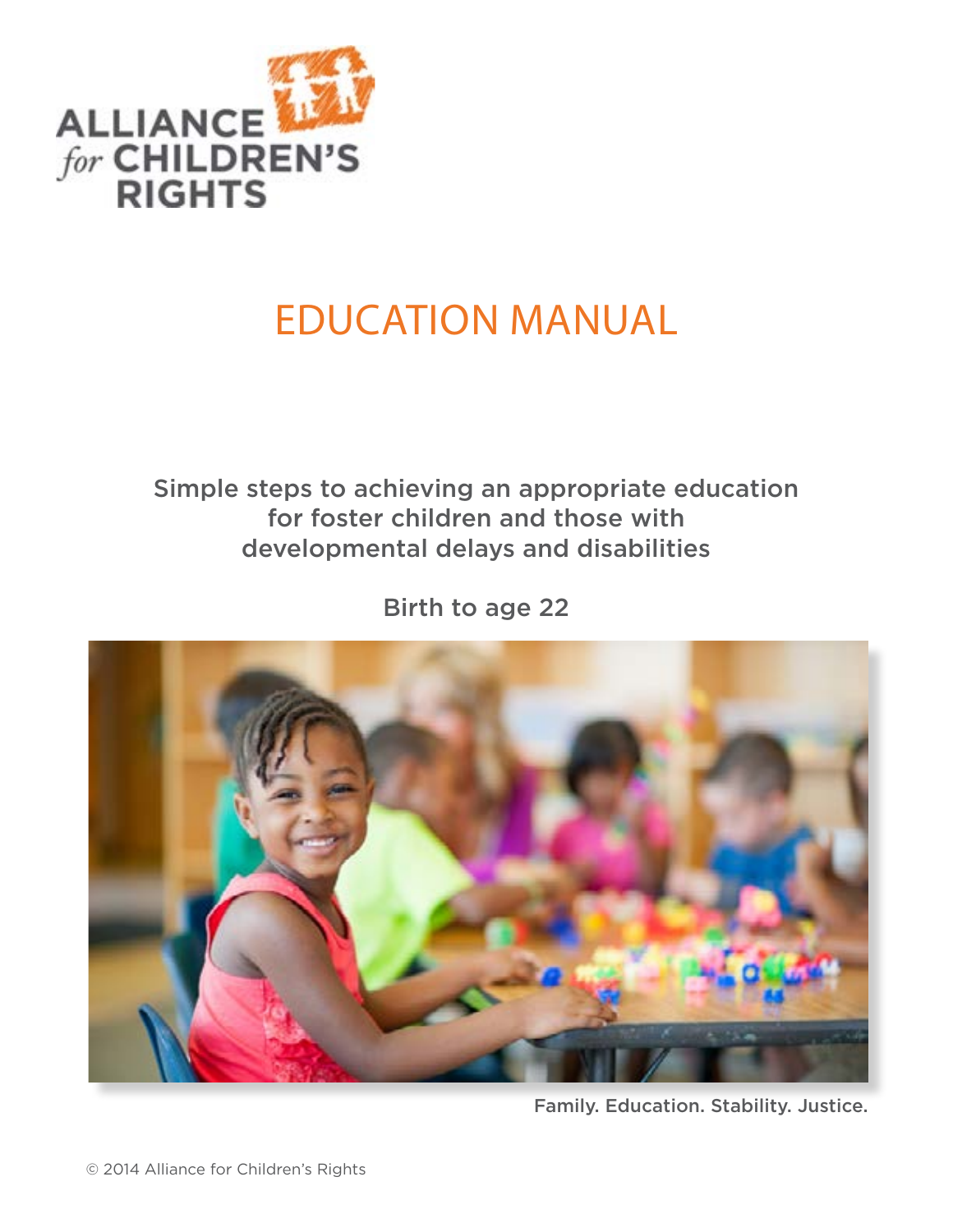# **INTRODUCTION**

AS LONG-STANDING ADVOCATES for children with disabilities within the foster care, delinquency, mental health, regional center and school systems, the Alliance understands how confusing it is to figure out where and how to seek services for the child you are working with. This step-by-step guide is intended to provide the tools needed to seek early intervention services from regional centers for children birth to 3 years of age, and education-related services from the school system for children 3 and older. This manual is not intended as legal advice, but for practical use by pro bono attorneys, caregivers and other service providers of children in the foster care system.



# The Truth About Children Who Need Early Intervention and Special Education Services

It is important to remember that all children develop and learn in different ways. Being eligible for early intervention or special education services does not mean that the child is "dumb" or cannot learn. It means the child needs specialized services to assist with their learning and development.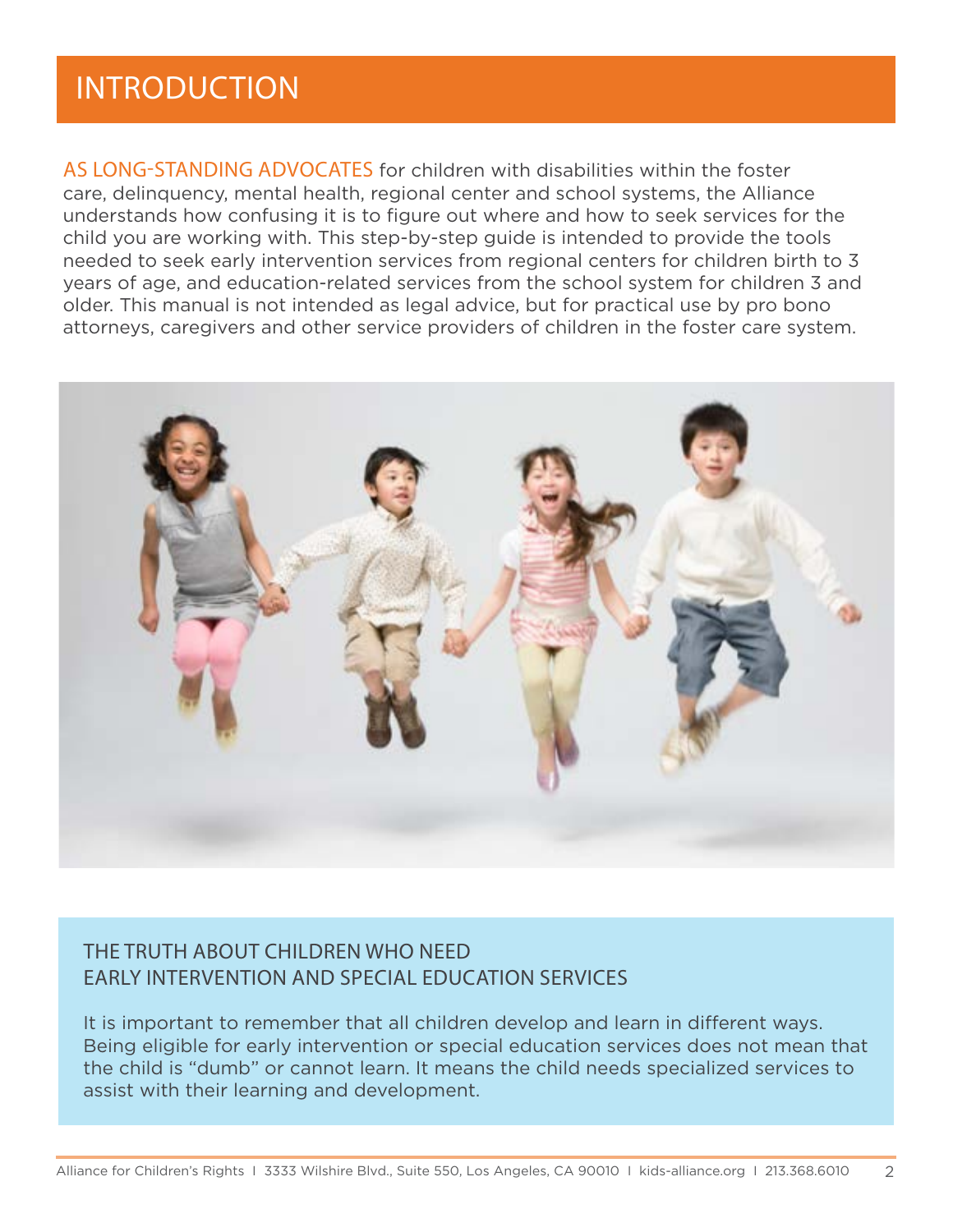# TABLE OF CONTENTS

## **GETTING STARTED**

# Saltz family early intervention advocacy center

for Children Ages 0-3

### Special Education

for Children Age 3 - High School Graduation (or Age Out at 22)

# Bridges to the Future: Equal ACCESS TO EDUCATION FOR FOSTER YOUTH

High School Graduation and Beyond

|                                           | 25 |
|-------------------------------------------|----|
| Education Rights of Foster Youth          | 26 |
| Dismantling the School to Prison Pipeline | 27 |
|                                           | 28 |
|                                           | 29 |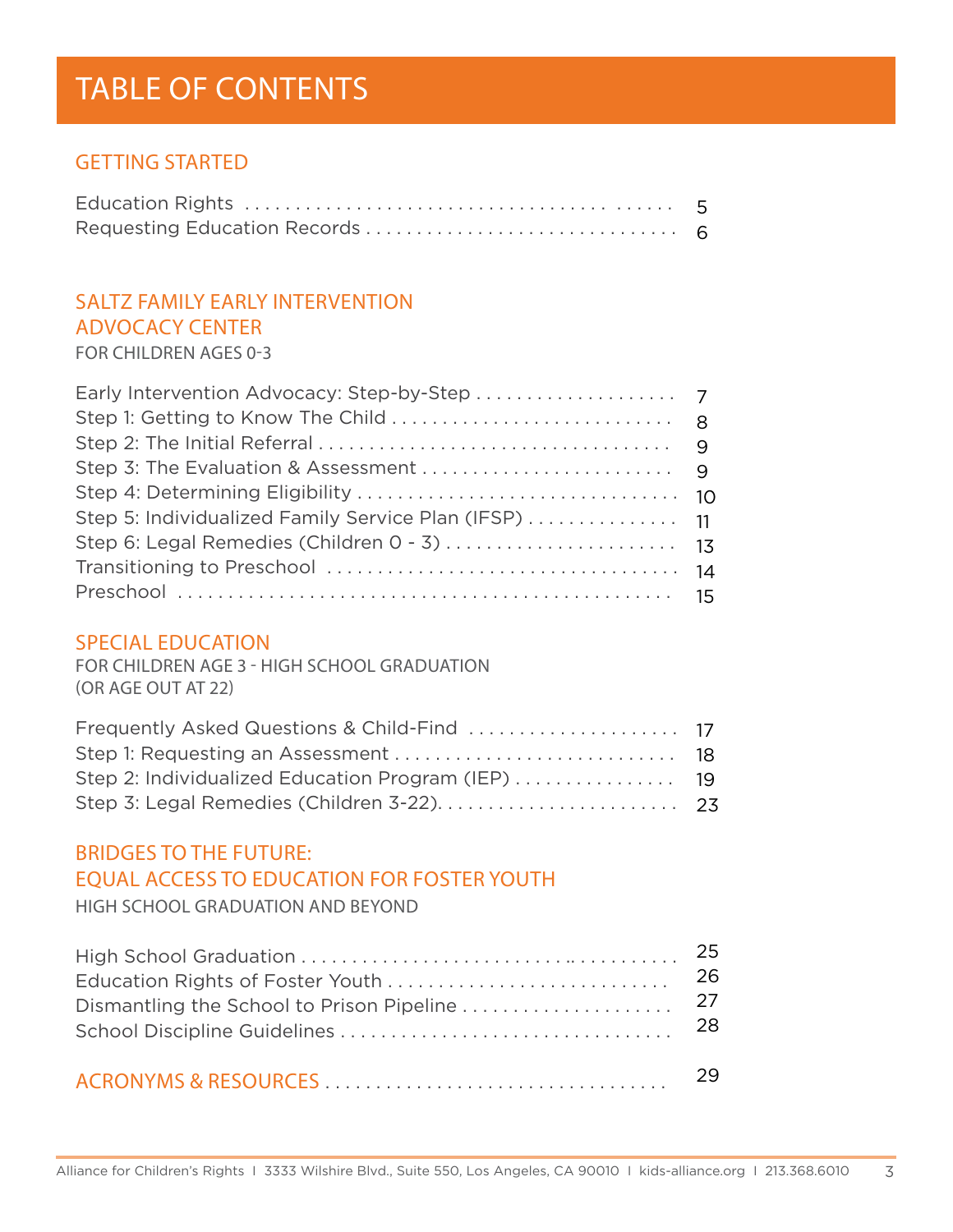# Who has the legal right to make decisions for early intervention and special education services?

Education Rights (ERs) give the holder the legal right to make education-related decisions for a child, including: requesting records, early intervention and special education evaluations and assessments, and consenting to early intervention and special education services and placements in the Individualized Family Service Plan (IFSP) or Individualized Education Program (IEP). The IFSP/IEP is the contract between the Education Rights Holder (ERH) and the regional center or school district for early intervention or special education services.

# WHO IS THE **EDUCATION** Rights Holder?

- 1. Biological Parents
- 2. Adoptive Parent: Adoption automatically transfers ERs.
- 3. Legal Guardian: Guardianship automatically transfers ERs.
- 4. Judge's Order: Judges can limit education rights of biological parents and appoint a new ERH (via a JV-535 or minute order) such as:
- **Foster Parent**
- • Prospective Adoptive Parent
- • Person acting as parent (i.e. relative caregiver)
- Court Appointed Special Advocate (CASA)
- • Court-trained volunteer EC § § 56028, 56055; CA R. Ct. 5.650

\* If you don't know who the ERH is, ask the child's court-appointed attorney or social worker.

# How and why THE ERH MIGHT CHANGF?

 $\rightarrow$  Education rights may  $\rightarrow$ be transferred if:

- 1. Biological parents who previously held education rights had their rights limited or terminated by the court.
- 2. Child is reunified with their biological parent(s) after living with someone else.
- 3. Child is removed from their caregiver who previously served as ERH.
- 4. ERH is not cooperating with advocacy efforts.

 Contact the child's court-appointed attorney to see if there is a responsible adult in the child's life who is willing to be an ERH for the child. Have the child's court-appointed attorney walk on an order to change ERH.

# WHAT IF THERE is no ERH?

- The school district or regional center must appoint a Surrogate Parent within 30 days of determining that one is needed.
	- **Surrogate Parents** cannot have a conflict of interest with the child, such as working for the district or being a social worker or probation officer.

GC § 7579.5

# CASA - Court **APPOINTED SPECIAL ADVOCATE**

A volunteer can be appointed as an independent advocate for the best interests of the child. They provide information, access records and help advocate for the child. They have regular contact with the child and with the court. They do not automatically hold education rights. WIC § 361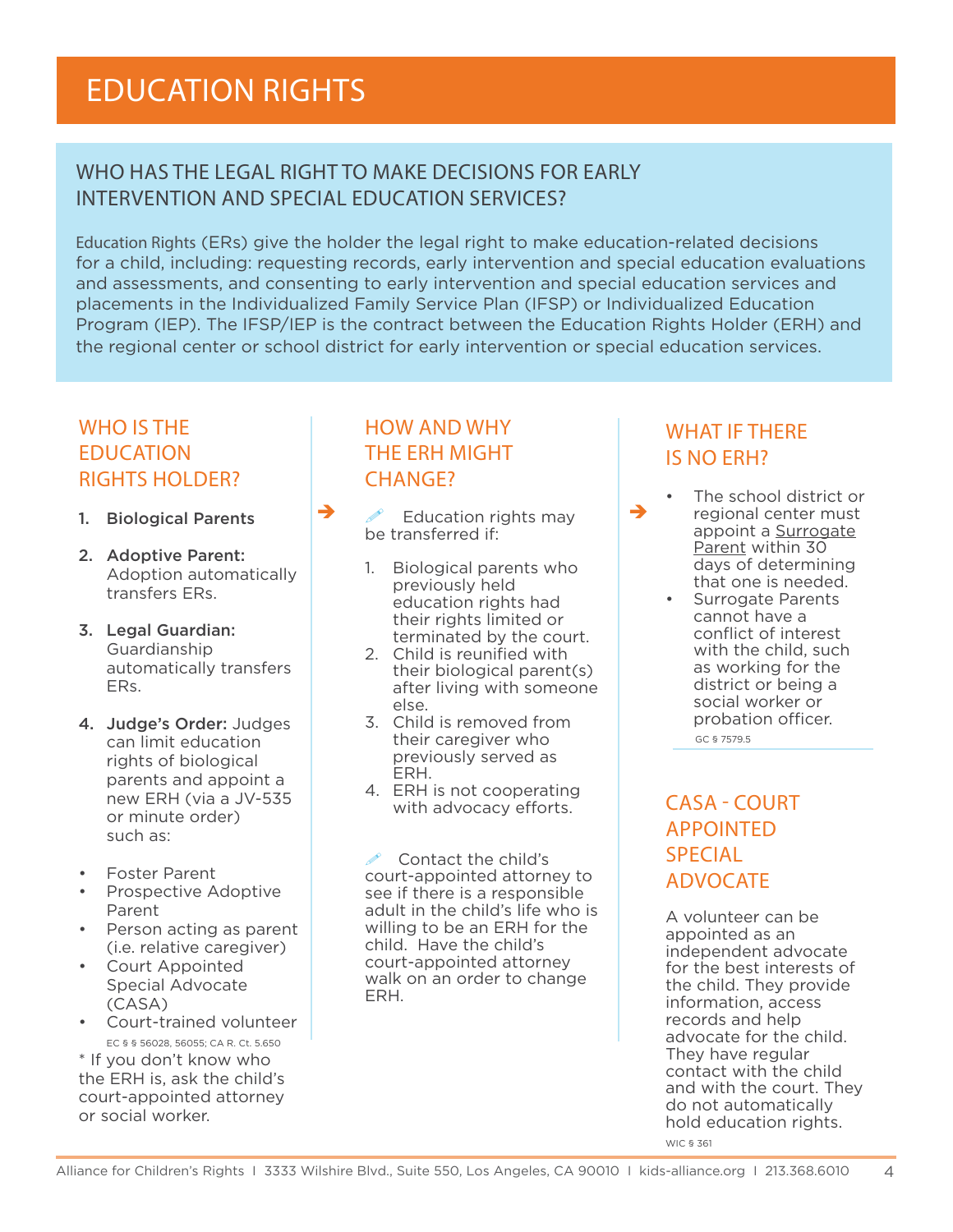# Requesting eDUCATION Records

## The Purpose of Records

- 1. They help you better understand the child's needs.
- 2. They show the interventions that have or have not worked in the past.
- 3. They allow comparison between old testing and new testing to monitor academic and developmental progress.

# ERHs or Pro Bono Attorneys, Through Their Court Appointment or Retainer Agreement, Can:

- • Request records.
	- —Records are essential to building your case.
	- —Requests should be made in writing and can, as appropriate, be requested from:
		- $\mathscr{D}$  The regional center,
		- The child's physician if they have a significant birth history and the child is under the age of 3,
		- $\mathscr X$  Any and all schools and/or districts ever attended (even if the child only attended a school for a short amount of time).
	- —The schools, districts and regional centers have 5 business days to provide you with the records.
	- —Request that the copying costs be waived because the cost would prevent the ERH from obtaining records.
- Refer children for early intervention evaluations/assessments.
- Request special education assessments.
- Advise the ERH regarding consenting to early intervention or special education services and placements in the IFSP/IEP.

EC § 56504, 17 CCR § 52164

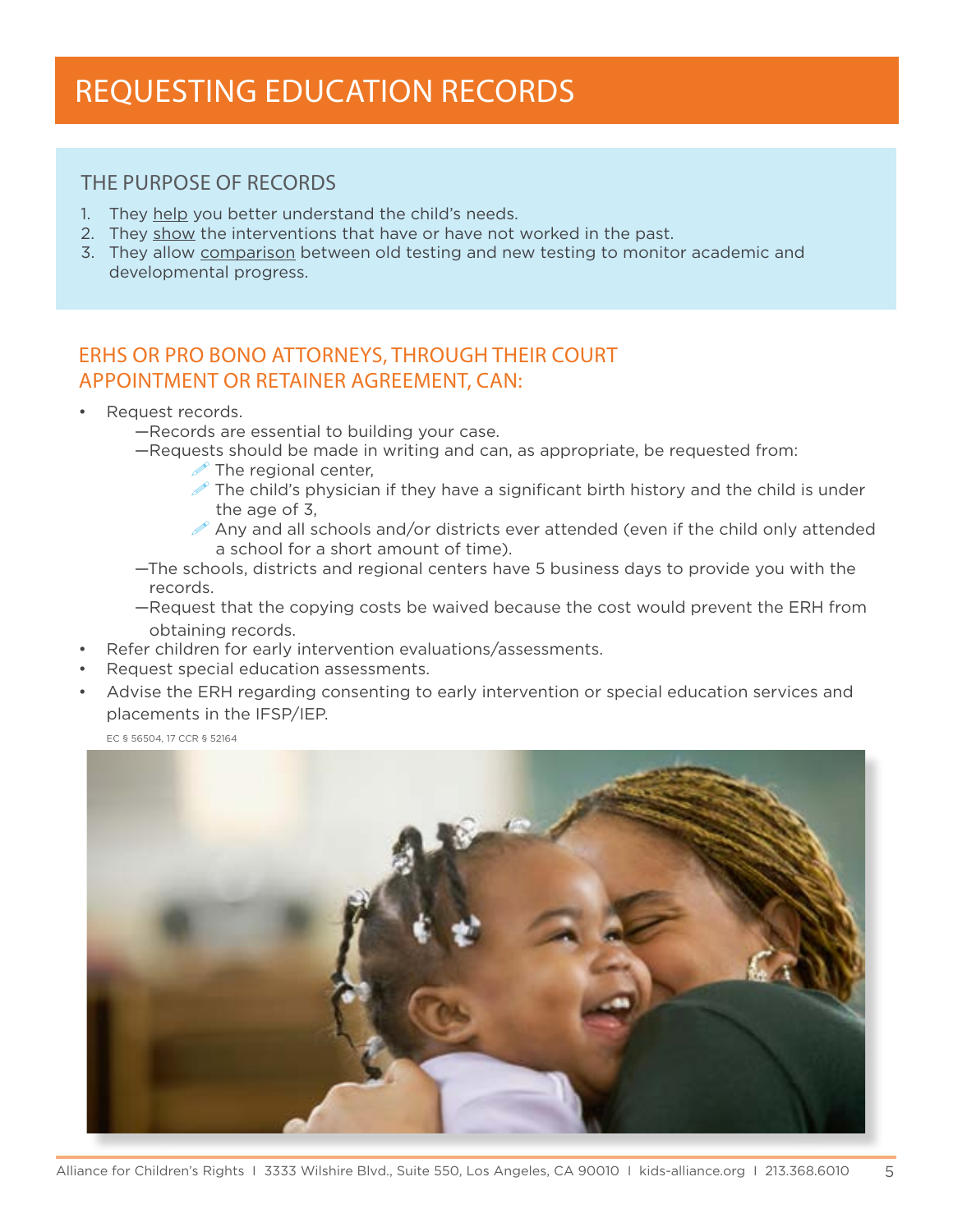

# SALTZ FAMILY EARLY INTERVENTION ADVOCACY CENTER

For Children Ages 0 - 3



Family. Education. Stability. Justice.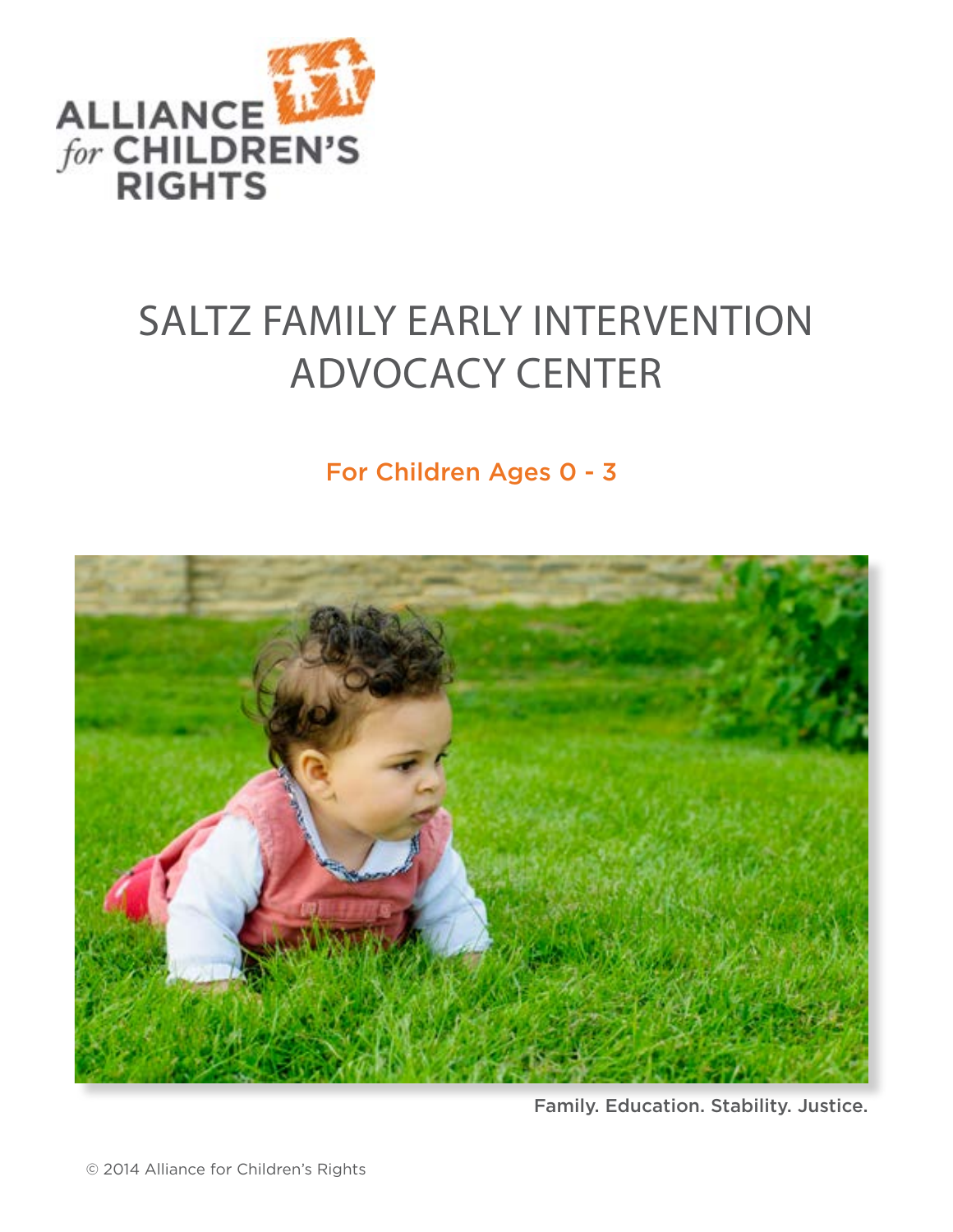# EARLY INTERVENTION ADVOCACY: STEP-BY-STEP



**STEP 6:** 

**LEGAL REMEDIES (SEE PAGE 13)**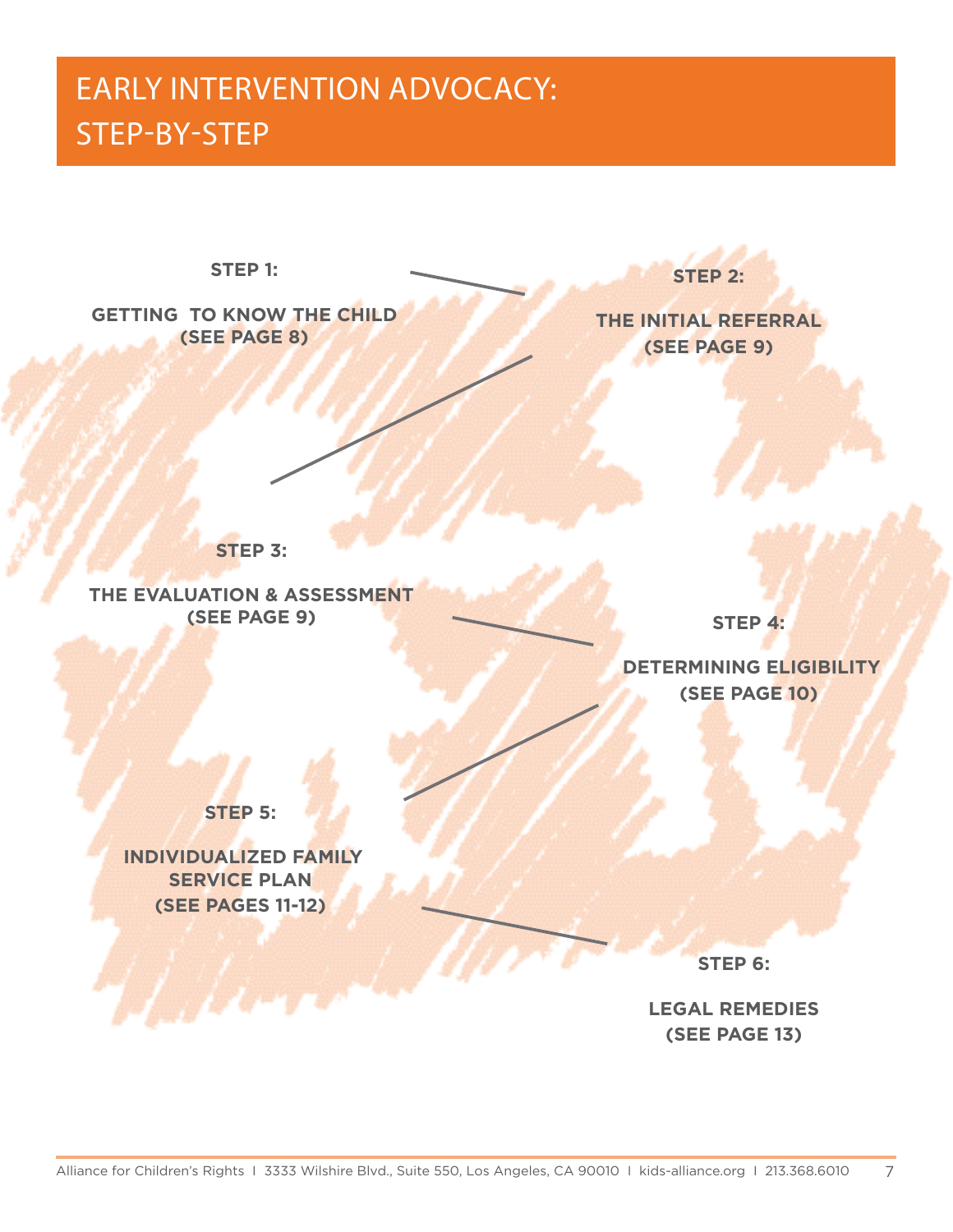# STEP 1: GETTING TO KNOW YOUR CHILD

# CHII D DEVELOPMENT BASICS

- Children experience tremendous change and growth in their first few years of life and each child develops at their own pace.
- **Developmental Milestones:** Milestones are skills that children typically learn by a certain age such as sitting up by 6 months or talking by age 2. High quality milestones can be found at www.cdc.gov/ncbddd/actearly/milestones/.
- **Developmental Delay:** A child has a developmental delay if they are not developing at a normal rate and are not reaching their developmental milestones at the expected time. 17 CCR § 52022(a)
- Risk factors may include: Exposure to drugs or alcohol, low birth weight, prematurity, complications at birth that cause the baby to be on a respirator, failure to thrive, having a parent with a developmental disability, serious injuries or illnesses in infancy, suffering abuse/neglect, or attachment disruptions. 17 CCR § 52022(c)



# WHAT ARE EARLY INTERVENTION SERVICES?

- Early intervention services include speech and language, physical or occupational therapy, or other services designed to help children meet their developmental milestones.
- Research has shown that because children's brains are changing and growing so quickly in the first years of life, it is important to provide them with services as early as possible. GC § 95001, 17 CCR § 52000(b)(12)

# WHO PROVIDES FARI Y INTERVENTION SERVICES IN CALIFORNIA?

Local regional centers contract with the state to provide services to children ages 0-3 under a program called Early Start. Local education agencies serve children with low incidence disabilities. GC § 95014(b), WIC § 4620, 17 CCR § 52000(b)(43)

# Low Incidence Disabilities

- Low incidence disabilities include visual impairments/blindness, hearing impairments/deafness, and orthopedic impairments (e.g., caused by cerebral palsy, paralysis or spinal chord injury).
- Regardless of whether you think your child has a developmental delay or a low incidence disability, the initial referral should be sent to your local regional center. 17 CCR § 52000(b)(32)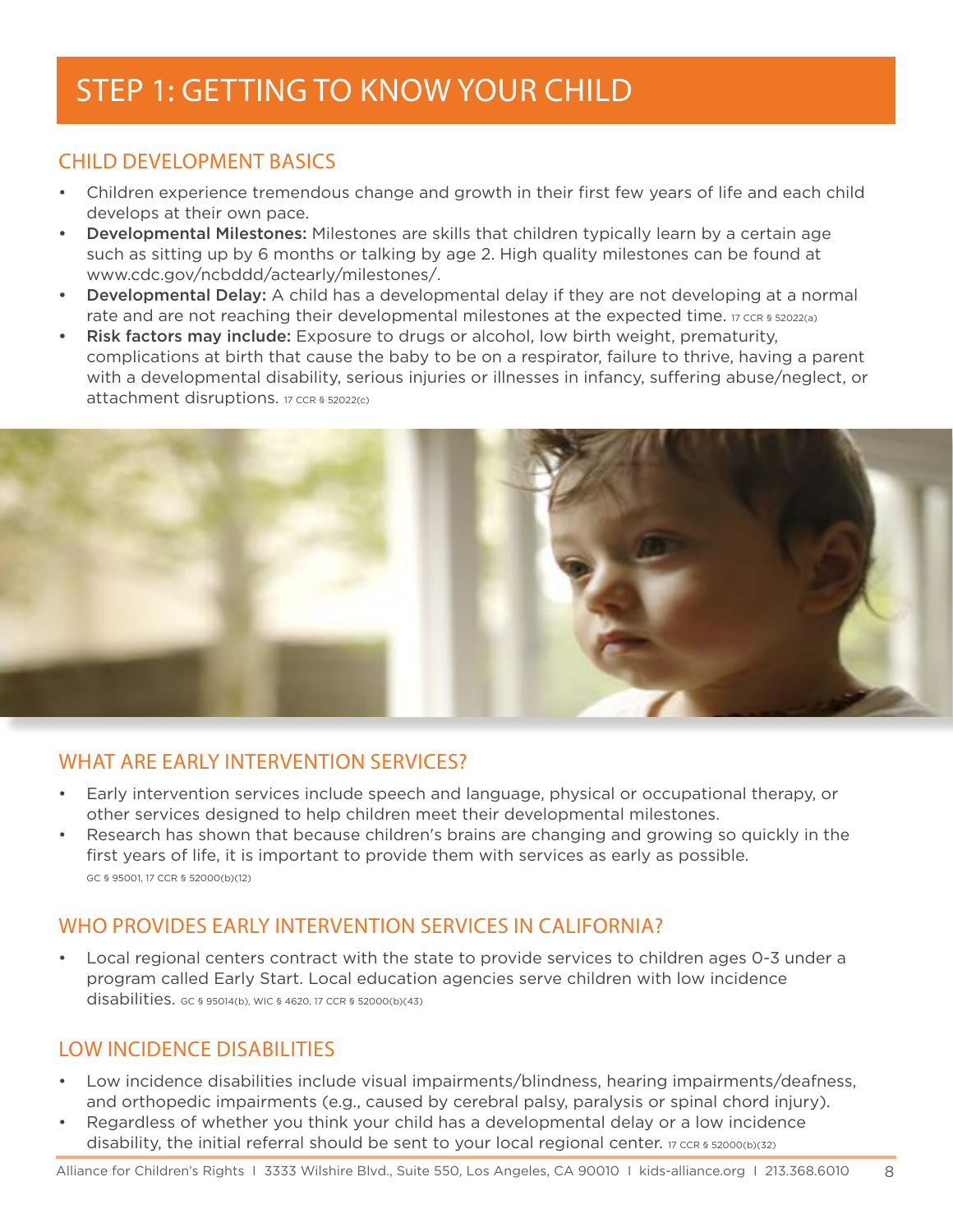# STEP 2: THE INITIAL REFERRAL

- After compiling evidence that the child may have a developmental delay, low incidence disability, or a diagnosed disability such as Downs Syndrome, cerebral palsy or epilepsy, send a referral to the child's regional center for an evaluation for Early Start Eligibility. Find which regional center serves your geographic area at: www.dds.ca.gov/RC/RCZipLookup.cfm.
- If the child is a foster child, contact their social worker and request that the social worker also submit a referral on Form 5004. If the social worker is not cooperative, contact the child's attorney at dependency court and request that the attorney have the court order the social worker to make the referral. 17 CCR § § 52000(b)(44), 52040

# Step 3: The Evaluation & Assessment

- 1. The Intake Call: The regional center will call the ERH to explore their developmental concerns. The ERH can review developmental milestones to prepare. If the call has not happened within 1 week of the referral, call the intake department to ensure they received the referral. 17 C.C.R. § 52060
- 2. The Evaluation and Assessment: The regional center will meet with the ERH in the home or at the regional center to evaluate and observe the child. The regional center must obtain written permission from the child's ERH before this assessment takes place. GC § 95016, 17 CCR § 52162

The Evaluation: The evaluation will fully review all of the child's developmental areas (cognitive, communication, physical and motor, adaptive and social/emotional) to determine if the child is Early Start Eligible. The evaluation must include age-equivalent scores to calculate the percentage of delay. 17 CCR § 52000(b)(13)

The Assessment: If the child has communication, fine/oral motor/feeding/sensory processing or gross motor delays, the regional center must also complete a comprehensive speech and language, occupational therapy and/or physical therapy assessment prior to the completion of the 45-day timeline. These assessments will determine the services the child needs. 17 CCR § § 52000(b)(4), 52084

A comprehensive evaluation and assessment should include:

- a. Standardized testing providing age equivalent scores describing where the child is functioning in each of the above referenced areas (for example, child's skills are at a 25 month-old level).
- b. Interview with caregiver/ERH regarding concerns.
- c. Review of medical records and pertinent background information. 17 ccR § § 52082, 52084

## **TIMELINES**

- The referral date is the day you or the social worker first contacted the regional center to make the referral. \* What is your referral date?
- The regional center has 45 days from the date of referral to evaluate and assess the child in all necessary areas and develop the IFSP. \*When is your IFSP due? \_\_\_\_\_\_\_\_\_\_\_\_\_\_\_\_\_\_\_\_\_\_\_
- If you have not heard from the regional center by day 35 to schedule the IFSP meeting, call the regional center to immediately schedule the meeting.
- Request that the services coordinator provide you with copies of all evaluation and assessment reports before the meeting.
- If the IFSP is held late, the child may be entitled to compensatory or "make-up" services dating back to the date when the IFSP should have been conducted. GC § 95020, 17 CCR § § 52102(a), 52086

Alliance for Children's Rights 1 3333 Wilshire Blvd., Suite 550, Los Angeles, CA 90010 1 kids-alliance.org 1 213.368.6010 9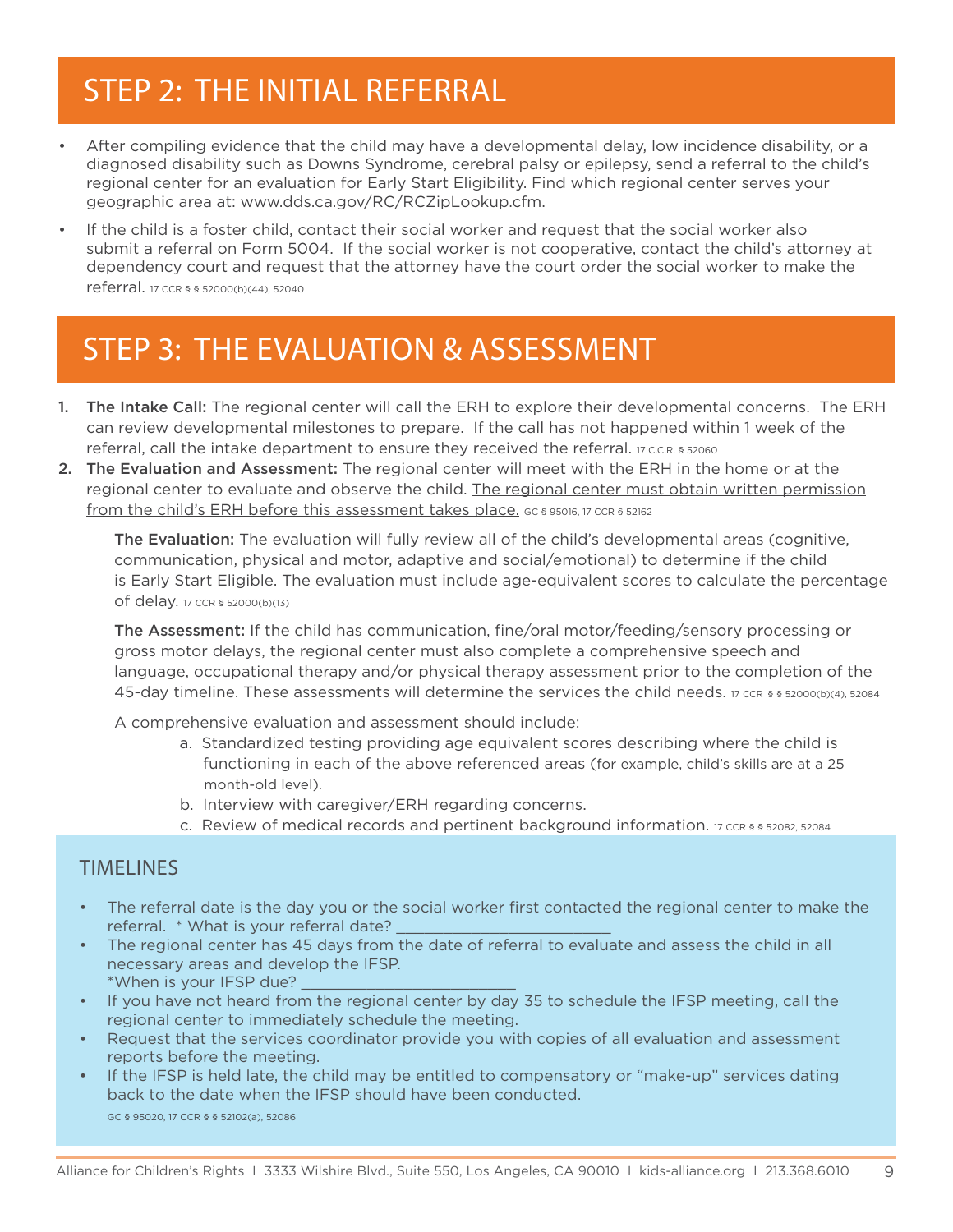# STEP 4: DETERMINING ELIGIBILITY

Once the child has been evaluated/assessed, analyze the results to see if the child is eligible for Early Start Services. Children are eligible for Early Start if they have: 1) a developmental delay, 2) an "established risk condition" including a "low incidence disability," or 3) are at "high risk for developmental disability."

## 1. Developmental Delay:

A child must be significantly below children their age (at least 33% delayed) in one or more of the following areas:

### Cognitive Development

How the child thinks, processes information, and problem solves.

### Adaptive Development

Skills necessary to function in everyday life such as eating, dressing, and hygiene.

#### Social-Emotional Development

How the child interacts with others, including showing anger in a healthy way, solving conflicts, waiting their turn and playing with others.

#### Communication Development

How the child understands what others say and uses language and gestures to express their thoughts and needs.

### Physical & Motor Development, Including Vision and Hearing

- Fine Motor: How the child uses their hands and fingers to accomplish tasks like dressing and feeding.
- Gross Motor: How the child walks, jumps, balances and climbs.

*NOTE: The % delay is determined through the formal evaluation and assessment conducted by the regional center. The evaluation will determine the developmental level of the child, as compared to the age of the child, to see if there is a delay.* 

GC § 95014(a)(1), 17 CCR § 52022(a)

## 2. Established Risk Condition:

a) An infant or toddler has a condition that has a **high probability of resulting in a developmental delay**, including chromosomal disorders such as Down Syndrome, or neurological disorders such as Autism, Cerebral Palsy, Epilepsy, Hydrocephalus, Spina Bifida or Tuberous Sclerosis.

**OR**

b) An infant or toddler has a **solely low incidence disability** (i.e., vision impairment, hearing impairment, orthopedic impairment).

See p. 8 for more information on low incidence disability. GC §95014(a), EC § 56026, 17 CCR § 52022(b)

## 3. High Risk for developmental DISABILITY:

An infant or toddler is considered at high risk for a developmental disability when:

A.) A multidisciplinary team determines that the child has a combination of biomedical factors including:

- 1. Prematurity (less than 32 weeks and/or low birth weight defined as less than 1500 grams)
- 2. Assisted ventilation for 48 hours or longer during the first 28 days of life
- 3. Small for gestational age: below 3rd percentile
- 4. Mulitple congential anomolies or genetic disorder
- 5. Prenatal substance exposure
- 6. Failure to thrive

The full list of biomedical factors can be found in Title 17 of the California Code of Regulations, Section 52022(c).

### **OR**

B.) The parent of the infant or toddler is a person with a developmetnal disability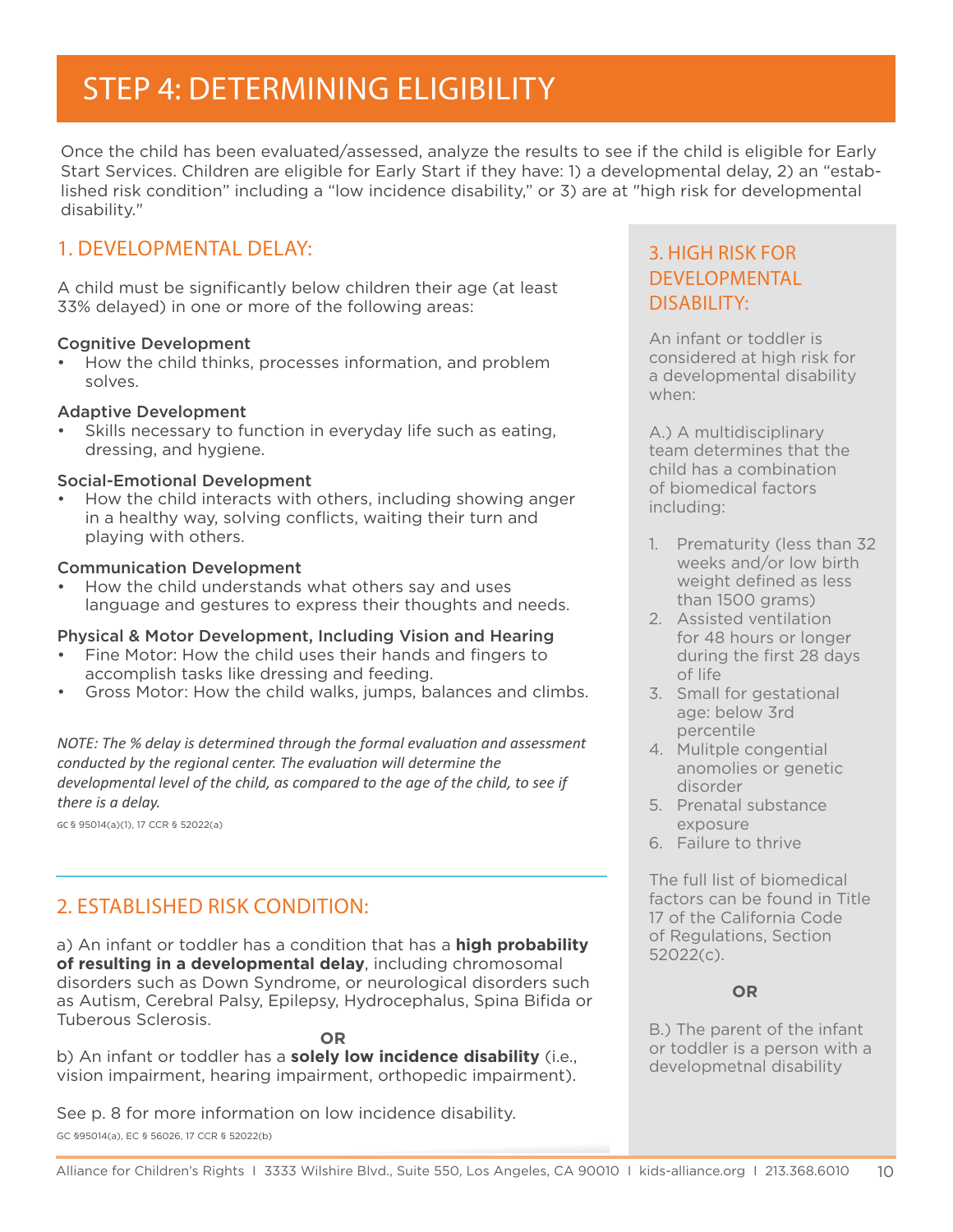# Step 5: Individualized Family Service Plan

WHAT IS AN IFSP? An IFSP is a plan to improve the child's development. 17 CCR § § 52000(b)(28), 52100

# WHO SHOULD BE PART OF THE IFSP TEAM?

Required members of the IFSP team: Optional members:

- —Pro Bono Attorney Social worker Social worker
- 
- —Regional Center Service Coordinator **appropriate**)
- —Early intervention service providers/evaluators/assessors —CASA  $17$  CCR § 52104  $\sim$  17 CCR § 52104
- 
- 
- —Education Rights Holder ——————————————————Other family members (if
	-
	-





# An IFSP Includes:

### 1. Present Levels of Development

Should identify the child's strengths and weaknesses/needs in each developmental area.

### 2. Developmental Outcomes

The goals for the child's growth within the next 6 months, in each area of identified need.

• Outcomes must include how and when progress will be measured. Ex. Sally will learn 10 new words in the next 6 months.

### 3. Specific Early Intervention Services

The services designed to help the child reach their developmental outcomes, including:

- Speech and Language Therapy To develop communication skills, improve vocabulary, and/or pronounce/articulate words more clearly.
- Physical Therapy To work on weaknesses that impact walking, sitting and maintaining balance.
- **Occupational Therapy** To develop adaptive, fine motor, feeding or sensory processing skills.
- Infant Development Services In-home services with a specialist to work on overall development.
- Neighborhood Preschools or Center-Based Programs Center-based programs are for more delayed children, while neighborhood preschools are for children with smaller delays who could benefit from being around typically developing peers.

The type and amount of service should be clearly written in the IFSP document.

GC § 95020(d), 17 CCR § 52106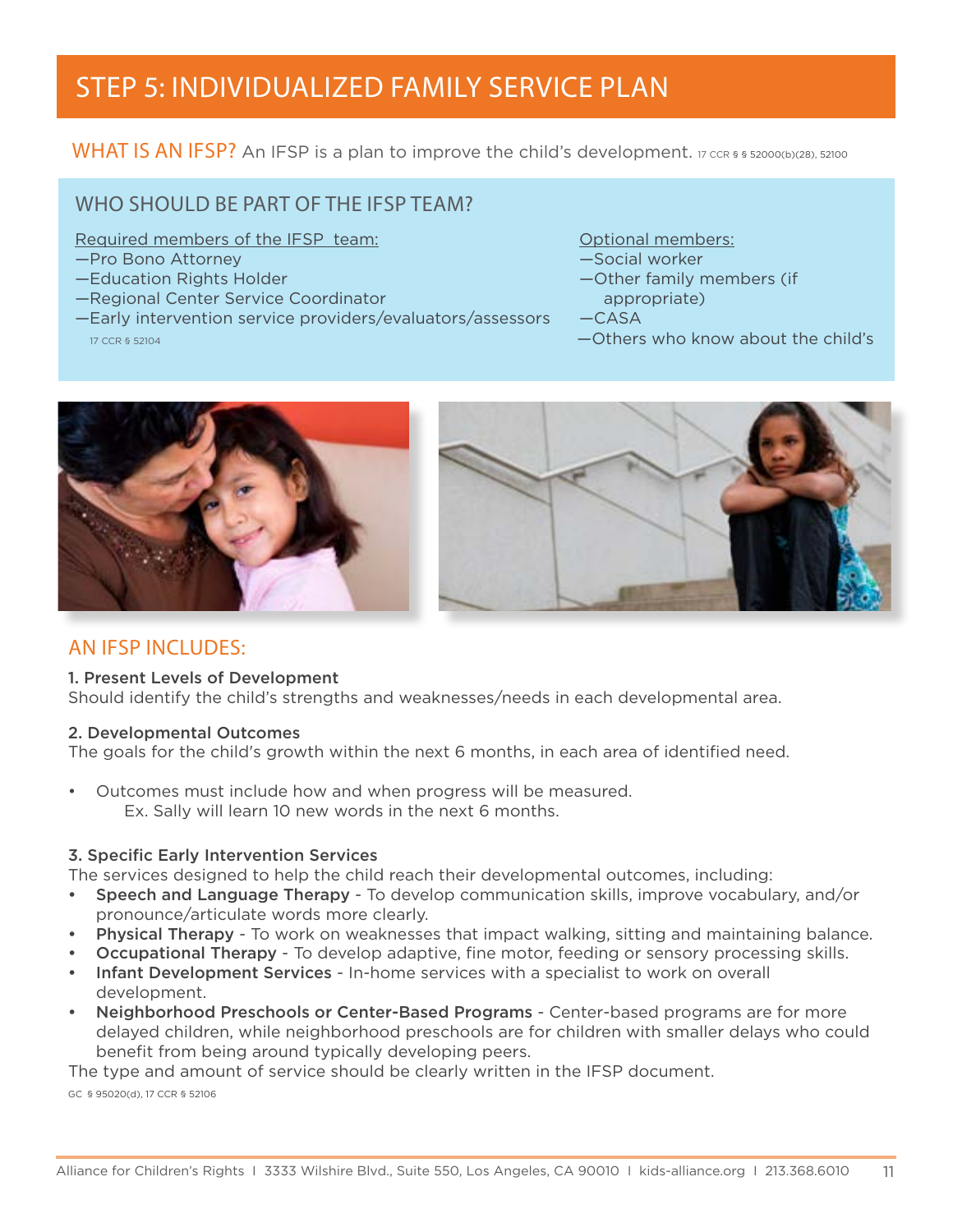# STEP 5: IFSP (CONT.)

# Duty to Use Generic Resources

- Many early intervention services may be covered by a child's insurance/Medi-Cal, which must be used to access services before regional center funding is used.
- Using insurance can be a slow process.
	- Start this process as early as possible.
	- Request that the regional center provide "gap funding" for all services required by the child's IFSP. This means the regional center will pay for services until Insurance/Medi-Cal takes over.
- This requirement does not apply to evaluations/assessments.  $17 \text{ ccR}$  §  $$32000(b)(37), $2109$

## Accessing Services through Insurance/Medi-Cal

- Describe the child's delays to their pediatrician and request a prescription for the specific service(s) you are seeking.
- Contact the Alliance's Health Care Program to find a local service provider that accepts Medi-Cal. Make the earliest possible assessment appointment with that provider. Keep your regional center service coordinator informed and request that they follow up with Insurance/Medi-Cal.
- Whether services are denied or approved by the child's Insurance/Medi-Cal, request the decision in writing and provide a copy of it to your regional center service coordinator.
- Even if services are approved, Insurance/Medi-Cal may fund less services than the child needs. The regional center is responsible for funding the additional services, at the level required by the IFSP.
- If services are denied, the regional center is responsible for funding all services required by the IFSP GC § 95004, 17 CCR § 52108

## Signing the IFSP

- Before the IFSP is signed, review all outcomes, services, and notes to ensure they clearly outline what the child will receive.
- Do not sign a blank document, only one that clearly lists the outcomes and services the ERH agrees to. **Note**: Services cannot begin until the IFSP is signed.
- If there are parts of the IFSP that the ERH agrees with, but others that they do not, the ERH can sign for implementation of only the portions agreed to, as long as that is clearly written on the signature page.
- Do not leave the meeting without a copy of the service page, including ERH signature.
- Request a complete copy of the IFSP document be sent to you within 5 business days. GC § 95020, 17 CCR § 52162

## TRANSFER PROCEDURES & TIMELINES (ab 1089)

- Special transfer protections apply to infants and toddlers in foster care or voluntary placements.
- When these children transfer from one regional center area to another, the social worker must immediately send a notice of relocation to the original regional center (also called the sending regional center). The sending regional center must then immediatley send a notice of transfer to the new regional center (the receiving regional center).
- The sending regional center must work with the receiving regional center to get services started in the new area as soon as possible, but definitely within 30 days from the date of the notice of transfer.
- If all services identified in the current IFSP have not been started within 30 calendar days after the notice of transfer, the sending regional center shall report in writing to the court, county social worker, and the ERH, all serivces that are being provided, along with the process to secure the missing ones. They shall continue reporting at 30-day intervals, until all services are started. GC § 95014(a)(3), WIC § 4643.5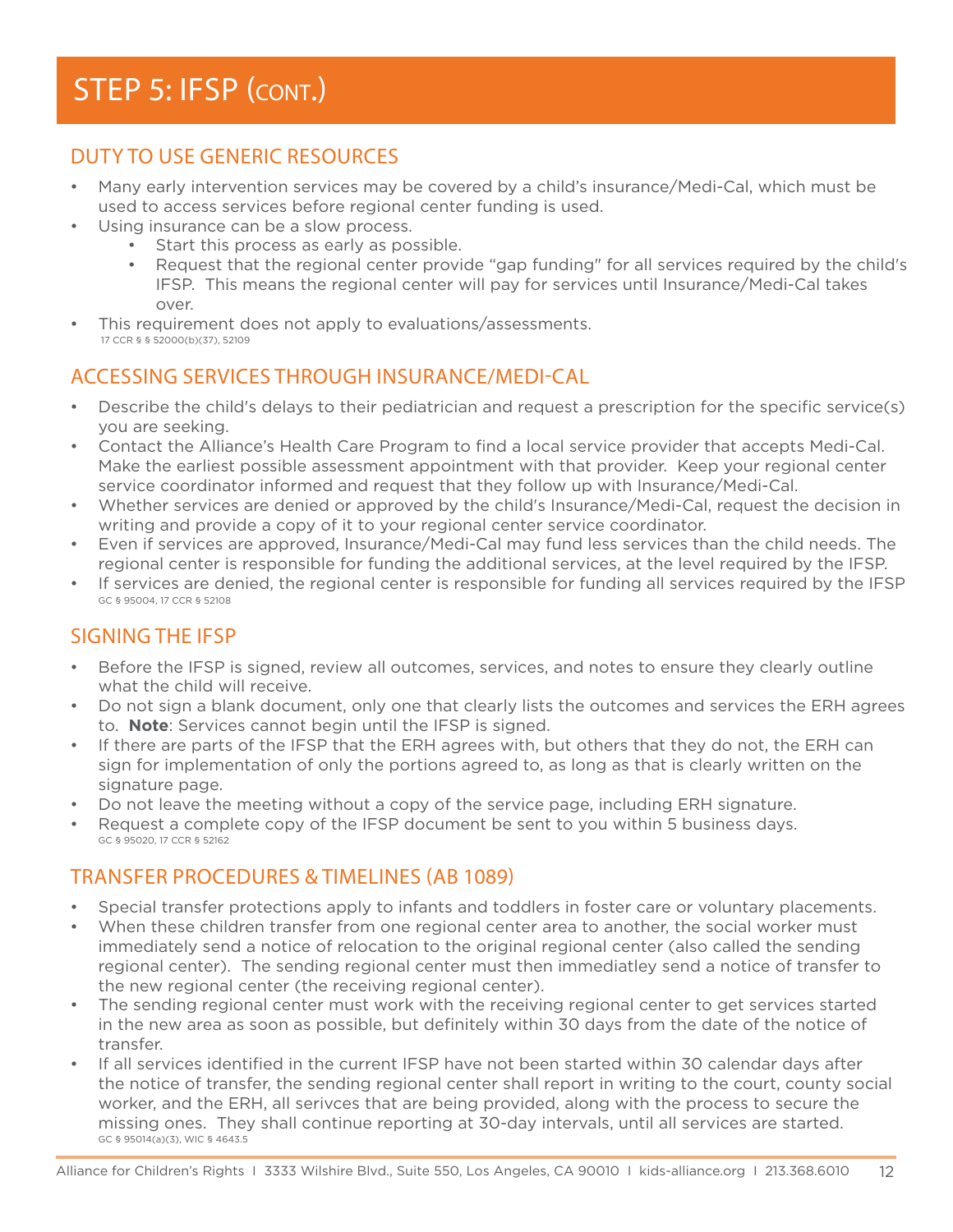# STEP 6: LEGAL REMEDIES (CHILDREN 0 - 3)

## Early Start Compliance **COMPI AINT**

You may file a compliance complaint with the California Department of Developmental Services (DDS) for:

- • Failure to adhere to legal timelines. Example: The regional center did not hold an IFSP until after the 45-day timeline and services were delayed.
- • Failure to implement portions of the IFSP.

Example: The regional center failed to give the child speech and language therapy, even though the IFSP required it twice a week.

# To File a Compliance COMPLAINT, WRITE A LETTER with the Following Information:

The name, address and telephone number of the ERH and caregiver.

**Timeline Violation**: How the regional center failed to meet its deadlines.

**IFSP Non-Compliance: What services** the IFSP said it would provide (include a copy of the IFSP) and what services were NOT provided.

Request a remedy for the violation. You can often request compensatory or "make-up" services.

Mail to:

 Department of Developmental Services Attn: Office of Human Rights and Advocacy Services Early Start Complaint Unit 1600 Ninth Street, MS 2-15 Sacramento, CA 95814

#### GC §95028, 17 CCR § § 52000(b)(9), 52170

### **MEDIATION**

Voluntary process that both parties must agree to. It is confidential and overseen by a neutral party. It is an informal method to deal with—and resolve—disagreements. You can file a request for mediation at any time.

Mediation is available to resolve disagreements related to:

- 1) evaluation and assessment,
- 2) eligibility determination, and
- 3) services.

Requests for mediation are filed with:

Office of Administrative Hearings Attention: Early Start Intervention Section 2349 Gateway Oaks Drive, Suite 200 Sacramento, CA 95833

17 CCR § § 52000(b)(33), 52170(h), 52172, 52173

## Administrative Due Process **HEARING**

- • Disagreements related to identification, evaluation/assessment, or services can be resolved through a due process hearing.
- • A lawyer is not needed to file or conduct a hearing but the regional center or local education agency may use a defense lawyer so we advise ERHs to seek counsel as well.
- • A request form for a due process hearing can be obtained from the child's service coordinator, the regional center, or the Department of Developmental Services (DDS).

17 C.C.R § § 52172, 52174

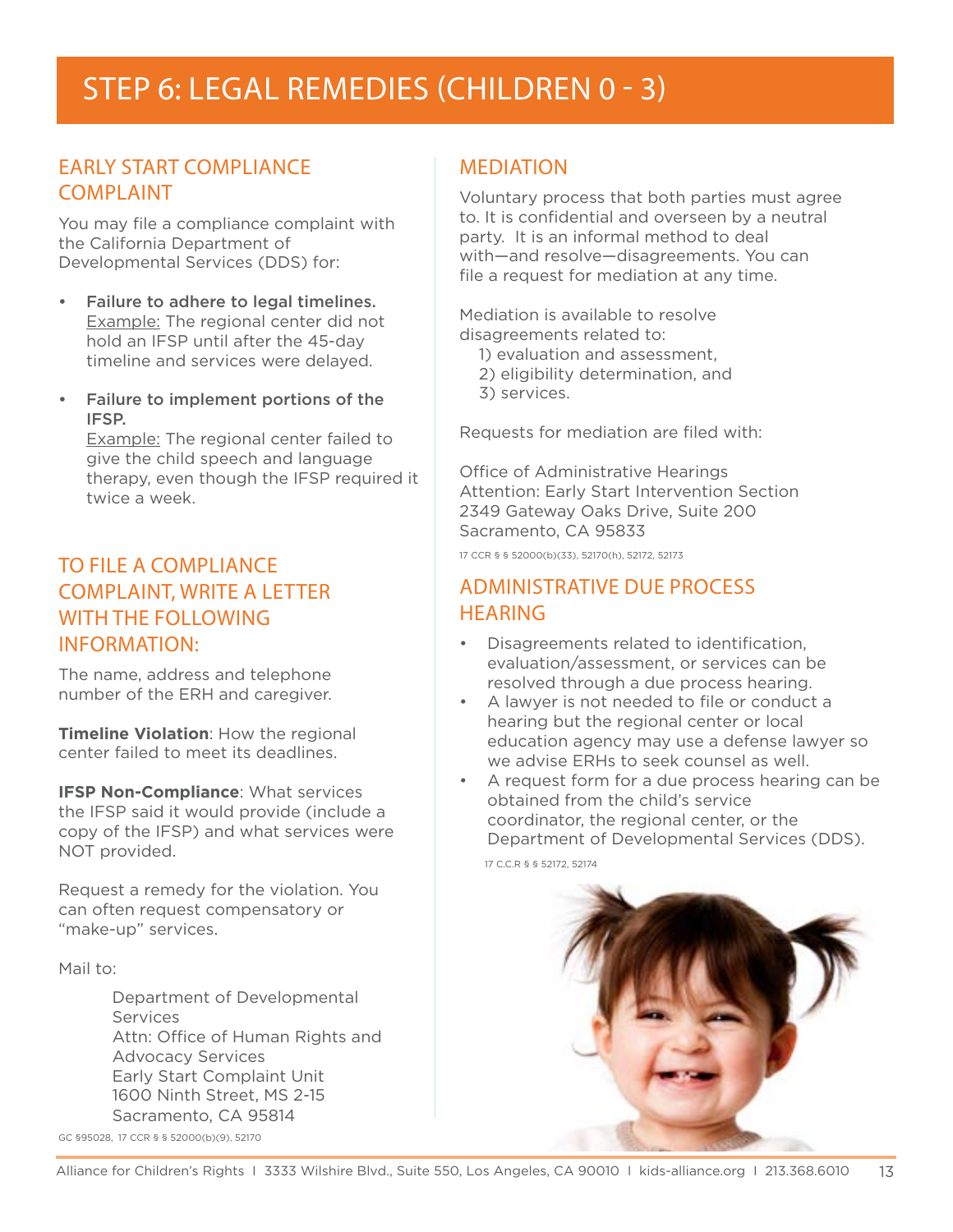# The Transition from Regional Center to School District

- Children over the age of three may be eligible for special education services from their local school districts.
- About six months before an Early Start-eligible child turns three, the regional center and school district must discuss the transition process starting with a transition IFSP meeting with the ERH, service coordinator and school district representative.
- At the transition IFSP meeting, the regional center, school district, and ERH will discuss the child's current developmental concerns.
- • Current developmental information is necessary so that the school district can develop an assessment plan.
- The school district must assess in all areas of suspected disability, not just the areas already known about, so the assessment plan should include assessments by qualified personnel that will address all areas of concern.
- For example: Child has had difficulties with articulation (people) cannot understand what he's saying). Even though the regional center did not identify speech as an area of disability, and was not providing speech and language services, the school district must still assess in this area because it is a suspected area of disability.



- The district must complete the assessments and hold an initial Individualized Education Program ("IEP") meeting in time for potential services to start by the child's third birthday.
- If a child's third birthday falls over the summer, the regional center and school district should plan ahead to ensure the IEP and all services are in place by the first day of school after summer break.

17 CCR § 52112

# FAQ

Q: What is the difference between early intervention services for children ages 0-3rd birthday and children 3-5?

A: For children 0-3, Early Start services are provided mainly through the regional center. For children 3-5, services are provided by their local school district. GC § 95001(a)(11), EC § 56441.11

### Q: Why do Early Start services through regional centers stop at age 3?

A: The eligibility for regional center services changes at age 3. Children over age 3 must have a developmental disability to qualify for ongoing regional center services, such as: Mental Retardation (Intellectual Disability), Epilepsy, Autism, Cerebral Palsy or a condition similar to Mental Retardation that requires the same treatment, and this condition must constitute a substantial disability. WIC § 4512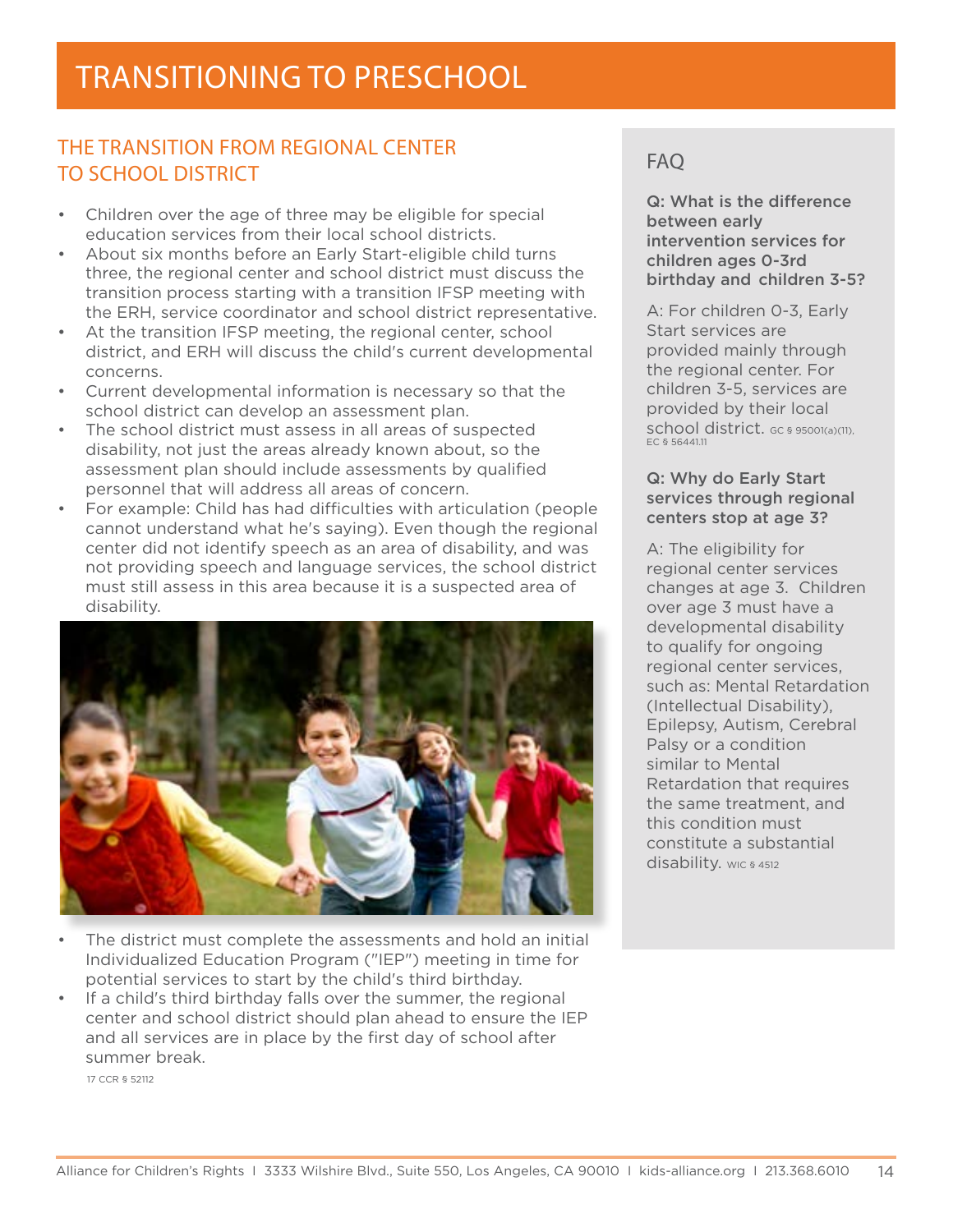# The Importance of PreSchool

All children benefit from attending a high-quality early care and education program to develop skills that contribute to school success, regardless of whether they have a developmental delay. EC § 8235



### Early Care and Preschool Education Options

**Early Head Start and Head Start Programs:** Free programs provide comprehensive early education and development classes. Early Head Start programs serve children ages 0 - 3rd birthday. Head Start provides part-day or full-day programs for children ages 3 - 5. To find an Early/Head Start program near you, call 1.877.773.5543 or visiting *PreKKid.org.*

California State Preschool Program (CSPP): Free part-day and full-day child development program for low-income 3 and 4 year-olds.

Child Care and Development Centers: Provides developmental services for infants, toddlers and school-aged children.

Los Angeles Universal Preschool (LAUP): Part-day child development programs for 4 year old children.

Find an early care and education program near you by calling the Los Angeles Child Care Alliance Resource and Referral line at 1.888.922.4453.

### Preschool suspensions and expulsions

Researchers have found that preschool students are expelled three times more often than schoolaged students. Aggresive or inappropriate classroom behaviors that often lead to suspensions or expulsions could be signs that a child needs behavioral or mental health services. Schools should work with a child's family and/or social worker to explore community and school-based mental health services, including considering a referral to special education services.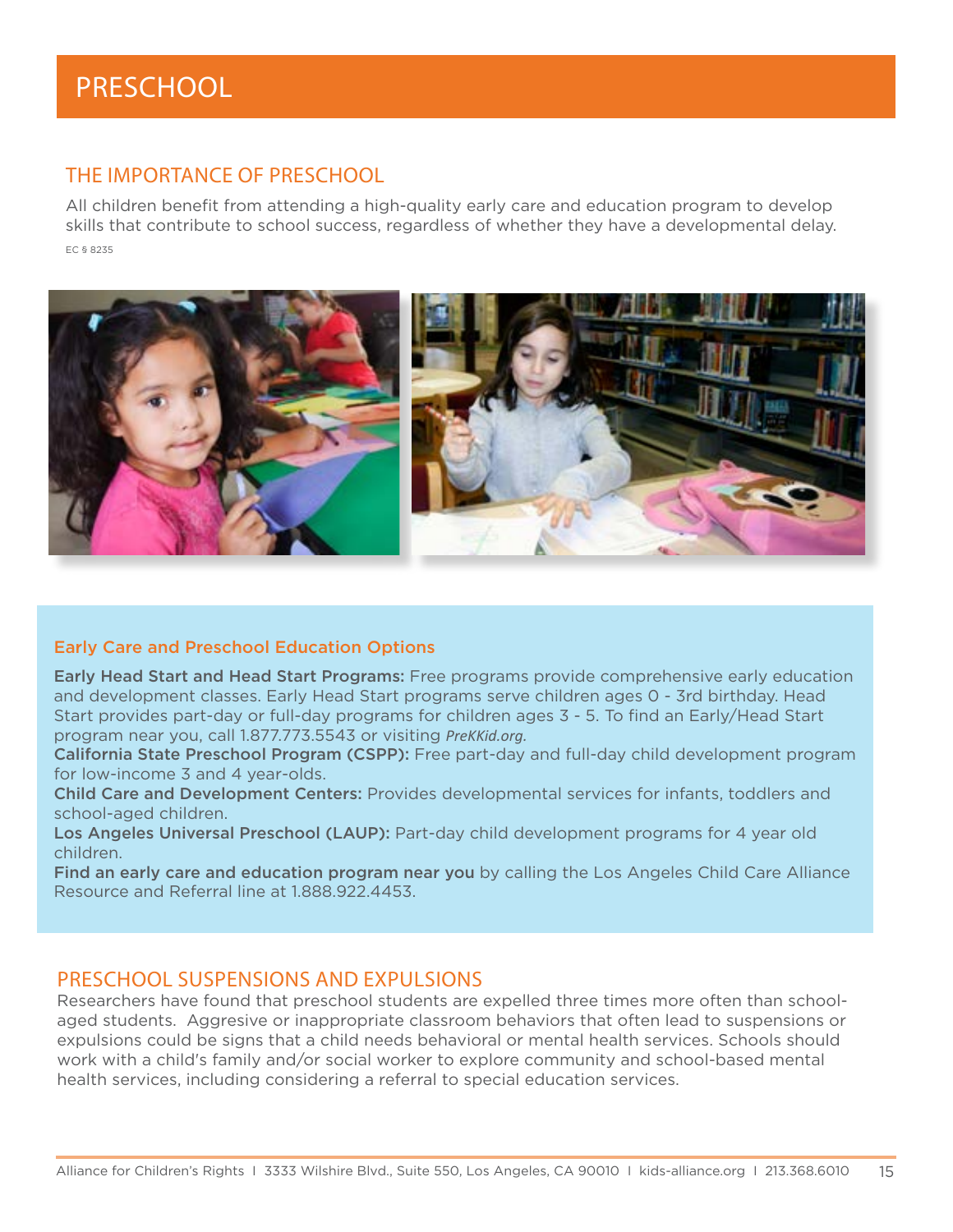

# SPECIAL EDUCATION

# For Children Age 3 - High School Graduation (or age out at 22)



Family. Education. Stability. Justice.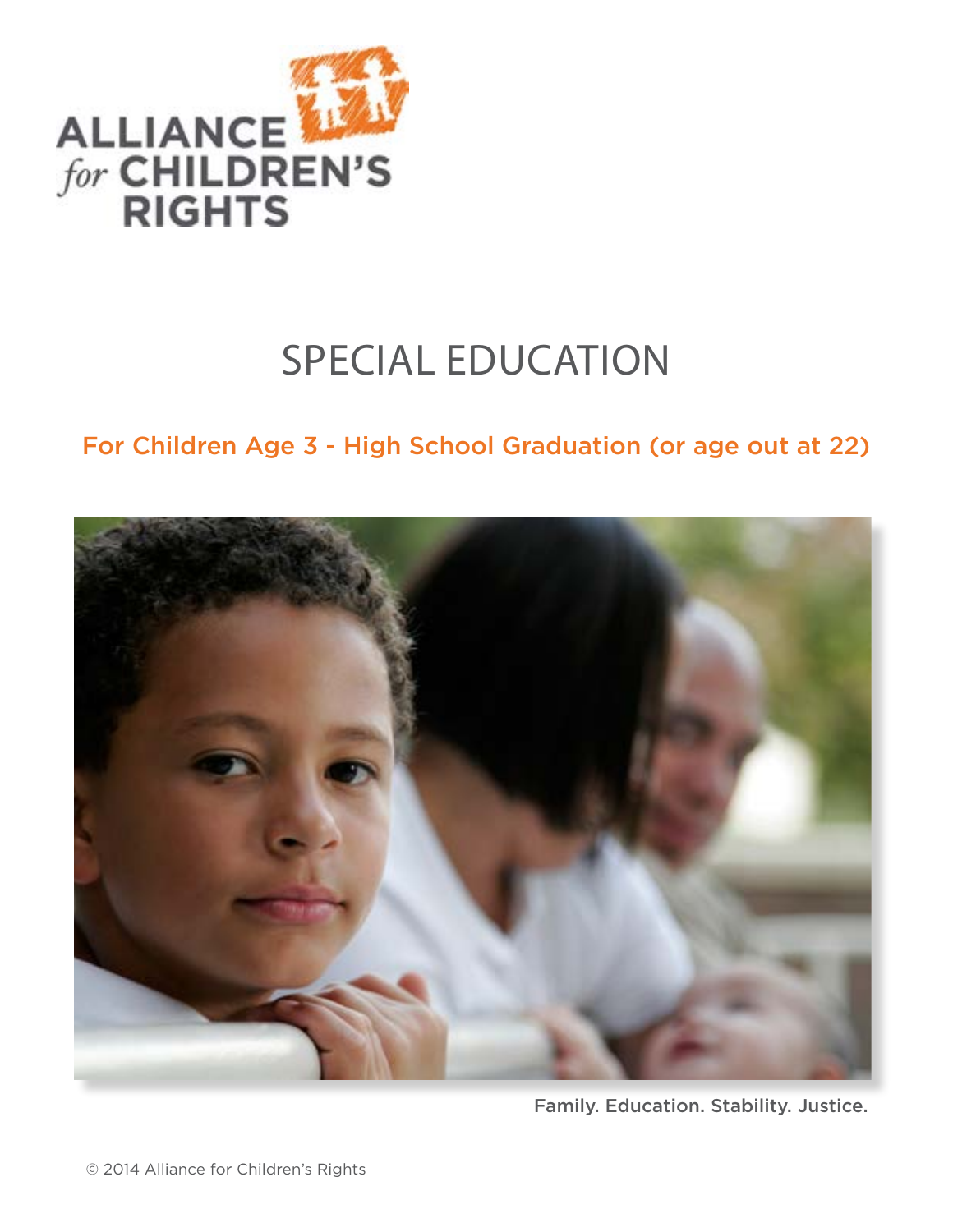# FAQs

Q: How early can children potentially be eligible for special education services?

A: Children as young as 3 years old can benefit from special education services from their local school district. EC § 56026

### Q: When do children age out of services?

A: Children continue to qualify for services until they receive a high school diploma or the end of the semester in which they turn 22 years-old. EC \$ 56026

### Q: What does a disabled child have a right to under the law?

A: If eligible, the child has a right to special education and related services. EC § § 56000, 56001

### Q: What are Special Education and Related Services?

A: An education program that is individualized to meet the child's unique needs based on their disability. This is called a FAPE: Free Appropriate Public Education. In order to qualify, the disability must prevent the child from benefiting from their education. **EC § § 56000, 56031, 56040** 

### Q: How do you know if the child is not receiving a FAPE?

A: (1) The school has failed to identify or address all areas of suspected disability. (2) The child is not making adequate progress (academic or otherwise). (3) The child is not in the least restrictive environment.

### Q: What does a child with an education disability look like?

### A:

- Poor grades or attendance
- Difficulty with classroom activities such as writing, coloring, drawing, or learning letters and numbers
- Behavior problems
- • Speech and language problems
- **Problems with memory or attention**
- Social or emotional problems
- Problems moving normally, such as using a pencil
- Problems seeing or hearing
- • Problems performing daily living skills such as dressing, feeding or grooming in an age-appropriate manner.

# CHII D-FIND

Child-find is the school's affirmative duty to identify, locate and evaluate children who are suspected of having a disability. EC § § 56300, 56301, 56302

Courts have interpreted this as being a very low threshold. If there is a modicum of suspicion that the child may be disabled, the child has a right to a special education assessment.

Schools commonly make the mistake that they do not need to assess a child because they do not believe the child would be eligible for special education. The courts have stated that a school cannot refuse to assess a child because they do not believe the child would be eligible. The discussion of eligibility takes place at an IEP meeting, after the school adheres to the child-find mandate by properly assessing the child.

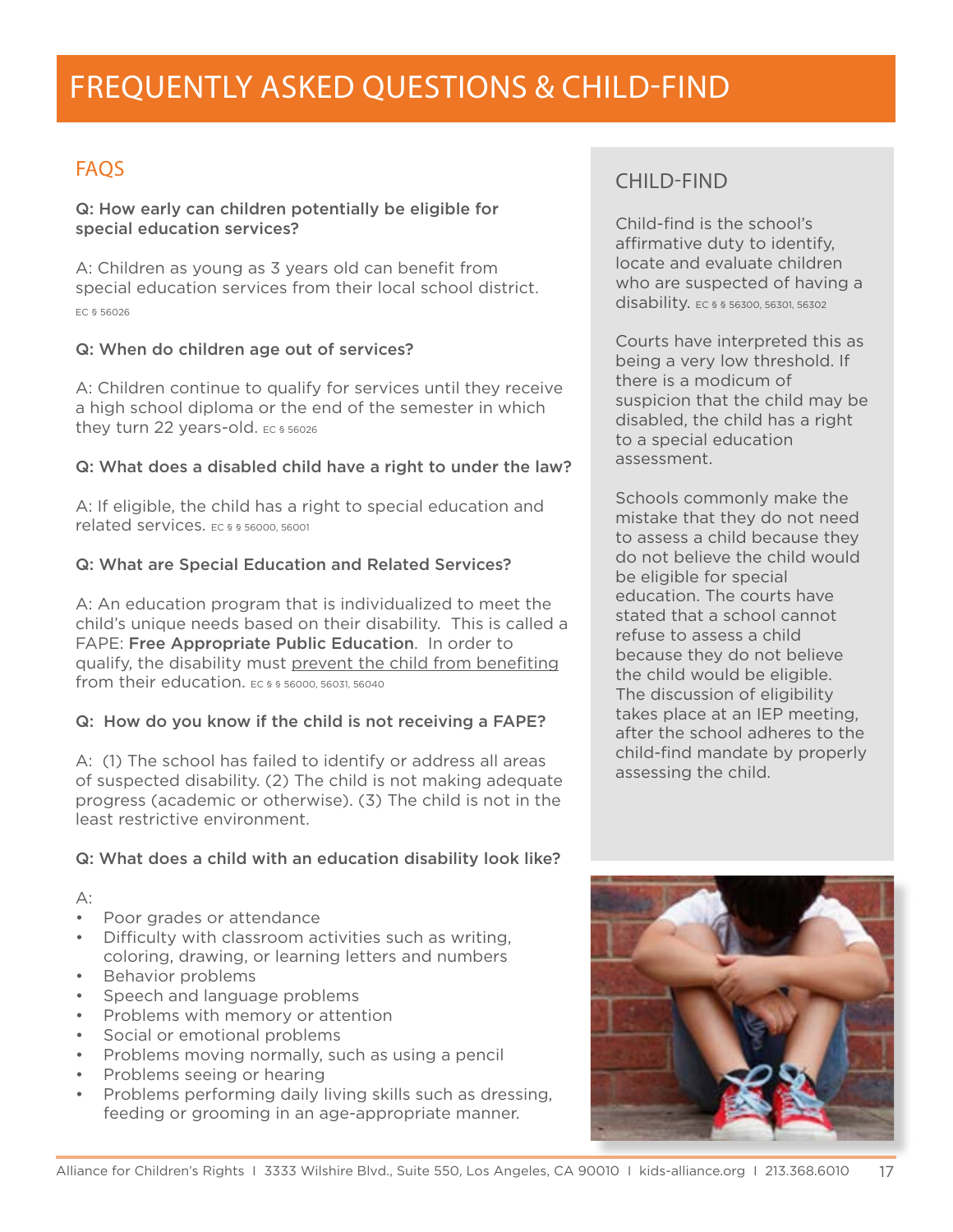# STEP 1: REQUESTing AN ASSESSMENT

# Requesting an Assessment

- Write a letter to the school requesting a comprehensive psycho-educational assessment. Depending on your child's needs, additional assessment requests might include a speech and language, occupational therapy, or physical therapy assessment.
- State the reasons why the child is suspected of having a disability in that area.
- The school is required to send a written response within 15 calendar days of receiving the request. EC § 56321
- The ERH has 15 calendar days to review, sign and return the assessment plan to the school. Review the assessment plan carefully to ensure all areas of suspected disabilty are covered. EC § 56321

# Types of Testing That Can Be Requested

- 1. Psycho-Educational, including:
	- —Cognitive/IQ (learning and memory)
	- —Academic
	- —Psychological processing including visual, auditory, sensory motor and attention processing
	- —Social, emotional, behavioral
	- —Health & physical development including hearing and vision
- 2. Speech and language by a speech and language pathologist
- 3. Central auditory processing by a licensed audiologist
- 4. Visual processing/vision therapy assessment by an optometrist
- 5. Fine motor and/or sensory processing by an occupational therapist
- 6. Gross motor by an adapted PE specialist or physical therapist
- 7. Vocational
- 8. Educationally Related Mental Health Services or Educationally Related Intensive Counseling Services (see page 22)

# A Comprehensive **ASSESSMENT** Should Include:

- 1. Standardized testing
- 2. Classroom observations
- 3. Interviews of caregiver, ERH, teacher, etc.
- 4. Review of school records and work samples

# If a Child is in Special Education, How Often Should They Be Tested?

- A child MUST be assessed every 3 years (Triennial Assessment).
- • A child CAN be assessed once per year, if requested by the ERH.
- A child SHOULD be tested academically every year to track their progress.

EC § § 56043, 56381

# Tips

- Make requests in writing. Keep proof of receipt. Types of proof include: (1) fax confirmation sheet; (2) time-stamped copy from the school clerk; or (3) certified mail receipt.
- In response to the request for an assessment, there are only 2 legal options for the district: (1) A written refusal to assess OR (2) An assessment plan. EC § § 56321, 56500.4
- DO NOT accept other options! Do not agree to a parent-teacher conference or a Student Study Team (SST) meeting instead of IEP testing.
- **Suspected Disability:** If the child demonstrates any evidence that they have a disability (e.g. mental health diagnosis or failing grades), a school district likely cannot refuse to conduct the requested assessment.
- Request, in writing, on the assessment plan, to receive a copy of the assessment report(s) 5 business days before the IEP meeting.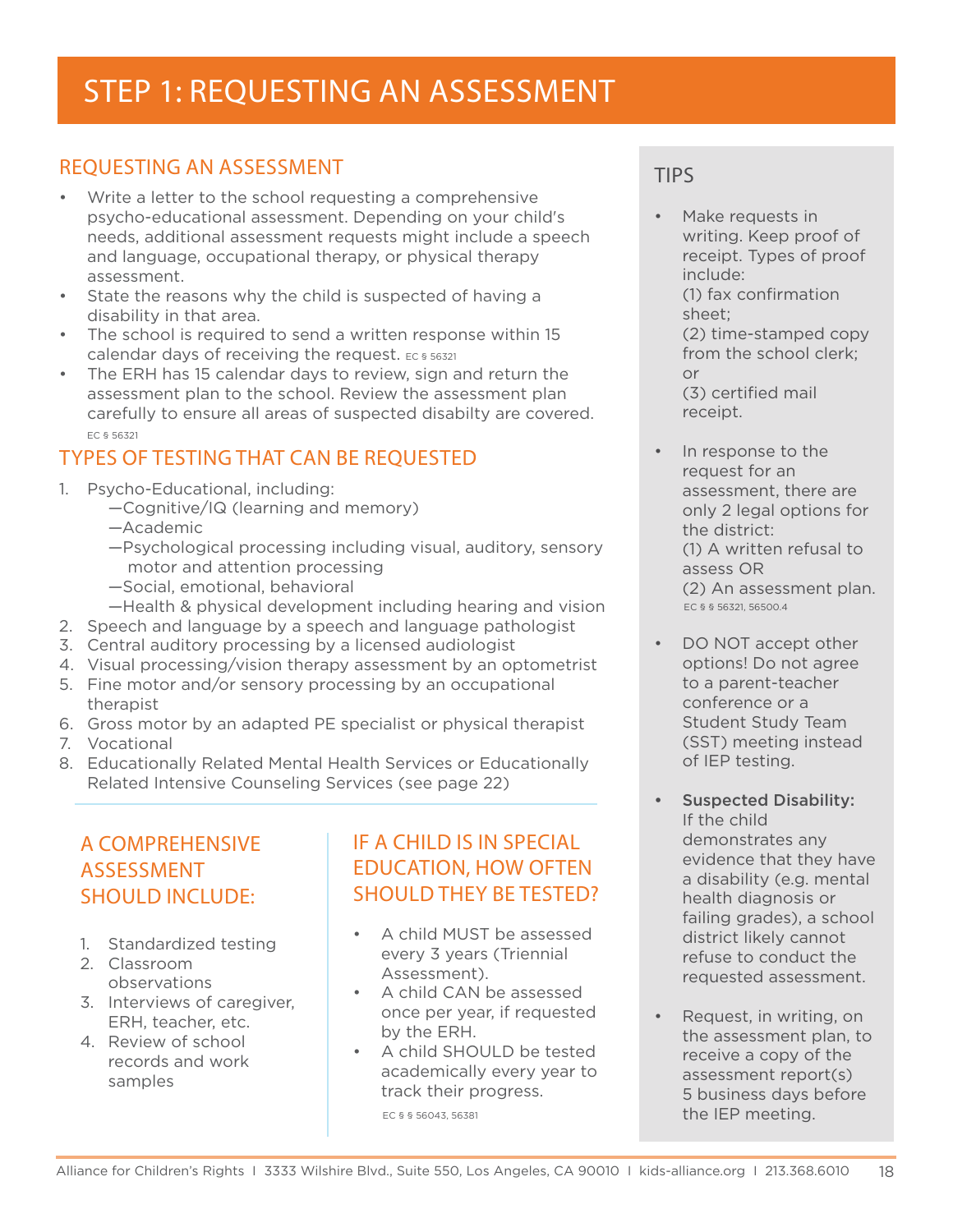## WHAT IS AN IFP?

An IEP is a written education program developed by the school district, teachers, and ERH. IEPs include how the child is currently doing in school, and what everyone involved wants to do for the next school year to improve the child's education outcomes. EC § § 56032, 56345

## WHEN & WHY ARE IEPS HELD?

Generally there are 4 kinds of IEPs:

- 1. Initial IEP To determine eligibility for special education services.
- 2. Annual IEP Each eligible child must have at least 1 IEP every year.
- 3. Amendment or Addendum IEP ERH or school can request a meeting at any time to change or modify the existing IEP. After written parent request, the IEP must be held within 30 calendar days.
- 4. 30-Day Transfer IEP Must have an IEP within 30 calendar days after any move between school districts in order to discuss placement options and services within the new district. District must implement the old IEP and provide 'comparable' services for the first 30 days. EC § § 56043, 56043.5, 56343

# WHO SHOULD ATTEND IEP MEETINGS?

### Required IEP Team Members:

- • Pro Bono Attorney
- • Education Rights Holder
- • General Education Teacher
- **Special Education Teacher**
- Administrative Designee
- • Any person who has assessed the child or who provides servics, if those services are being discussed

### Optional IEP Team Members:

- Parent or current caregiver (if not ERH)
- • School Psychologist
- • Social Worker
- • Other school personnel who provide services or completed an assessment (e.g. speech and language pathologist)

EC § 56341

### Five Main Components:

- 1. Eligibility
- 2. Present Levels of Performance
	- 3. Annual Goals & Objectives
		- 4. Statement of Placement
		- 5. Statement of Services

EC § § 56341.1, 56345

## 1. Eligibility

Deaf/Hard of Hearing (DHH) Specific Learning Disability (SLD) Visual Impairment (VI) Traumatic Brain Injury (TBI) Orthopedic Impairment (OI) Speech and Language Impairment (SLI) EC § § 56026, 56333 et seq., 5 CCR § § 3030, 3031

Emotional Disturbance (ED) Intellectual Disability (ID) Autism (AUT) Other Health Impairment (OHI) Multiple Disabilities (MD)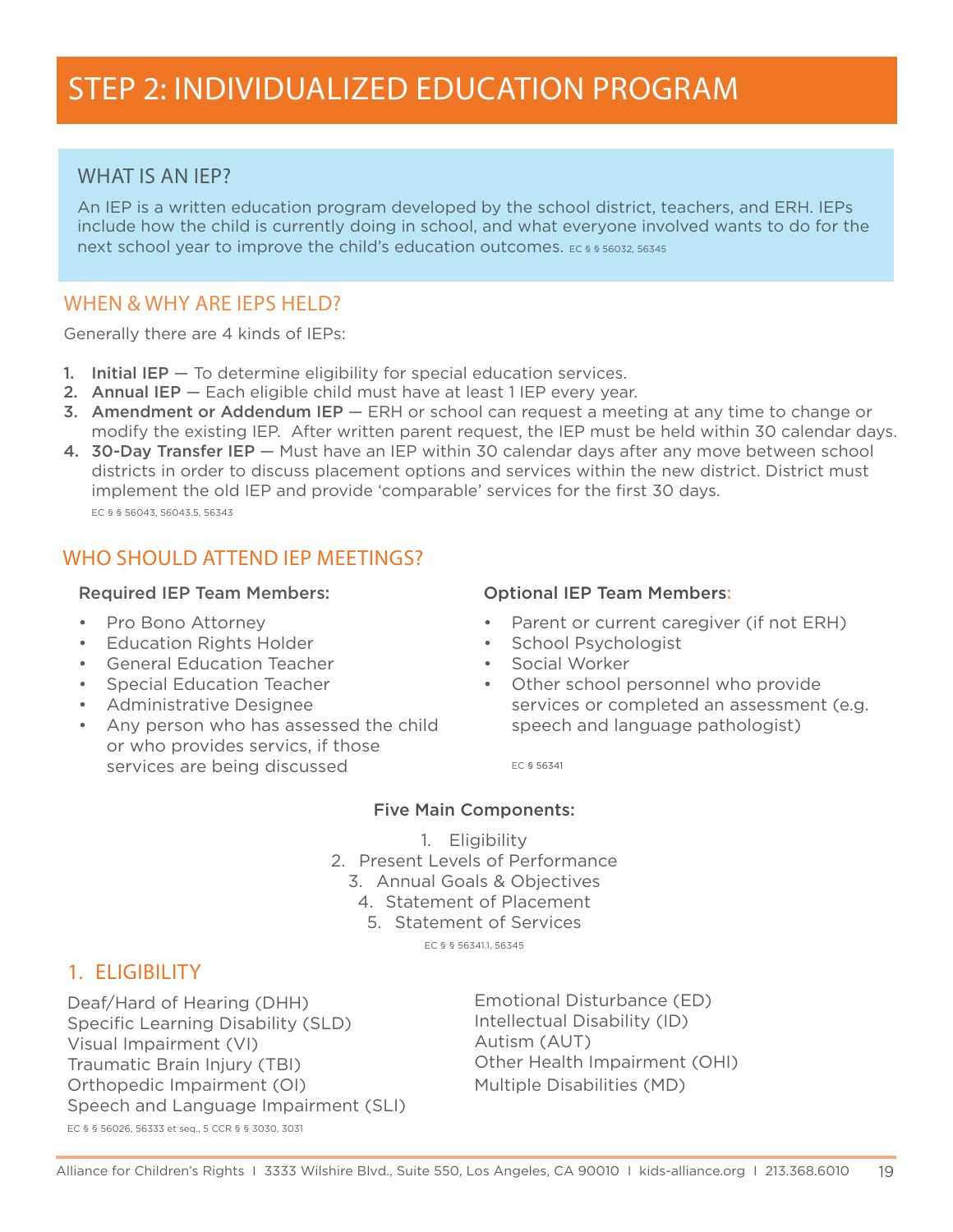# STEP 2: IEP (CONT.)

# 2. Present Levels of Performance (PLOP)

Indicates how the child is currently doing in all areas where they are having problems, including:

- • Pre-academics or academics including reading, writing and math
- Emotional/behavioral/social/attention
- Speech and language
- • Gross and fine motor skills
- Daily living skills
- Completing class work/homework

#### **Attendance**

EC § 56345

# 3. Annual Goals & Objectives (G/O)

Indicates what the IEP team will work on for the next year to help the child perform better in school.

- Goals should be easily understood and measurable (you should be able to figure out whether or not the child is meeting the goals).
- • There should be at least 1 annual goal in every area of weakness.

SPECIFICITY! The present level must identify the specific area of weakness for the child. The goal must specifically identify what will be worked on for the next year.

- Insufficient PLOP: "Billy is having trouble communicating." vs.
- Acceptable PLOP: "Billy has limited expressive vocabulary and is not able to express his feelings with words."
- Insufficient  $G/O$ : "Billy will use more words to express himself." vs.
- Acceptable G/O: "Billy will use 2 to 3 word phrases to communicate his needs and feelings 80% of the time."

COMPREHENSIVENESS! The IEP must have a PLOP and G/O for each area of weakness, even if this means the child has 20 of each. Make sure to check that each identified weakness has a thorough and specific accompanying goal (e.g. If Billy also has receptive language issues, he will need a goal for receptive language.)

| PRE-ACADEMIC                                                                                                                                                                                                     | <b>READING/WRITING</b>                                                                                                                                                                                                                                                                                                                                                  | <b>MATH</b>                                                                                                                                                                                                 | <b>GROSS/FINE MOTOR &amp;</b><br><b>ADAPTIVE BEHAVIOR</b>                                                                                                                                                                                                                                       | SOCIAL/<br>EMOTIONAL/<br>BEHAVIOR/<br><b>ATTENTION</b>                                                                                                                                                    |
|------------------------------------------------------------------------------------------------------------------------------------------------------------------------------------------------------------------|-------------------------------------------------------------------------------------------------------------------------------------------------------------------------------------------------------------------------------------------------------------------------------------------------------------------------------------------------------------------------|-------------------------------------------------------------------------------------------------------------------------------------------------------------------------------------------------------------|-------------------------------------------------------------------------------------------------------------------------------------------------------------------------------------------------------------------------------------------------------------------------------------------------|-----------------------------------------------------------------------------------------------------------------------------------------------------------------------------------------------------------|
| $\mathbb{1}$ .<br>Identifying &<br>matching<br>2.<br>Colors &<br>shapes<br>Recognizing<br>3.<br>numbers<br>Interest in<br>4.<br><b>books</b><br>5.<br>Concepts of<br>quantity<br>6.<br>Identifying<br>body parts | Reading:<br>Decoding<br>$\bullet$<br>Comprehension<br>$\bullet$<br>Fluency<br>$\bullet$<br><b>Phonics</b><br>$\bullet$<br>Sight words<br>$\bullet$<br>Written Language:<br>Spelling<br>$\bullet$<br>Punctuation &<br>$\bullet$<br>capitalization<br>Sentence structure<br>$\bullet$<br>Paragraph<br>$\bullet$<br>structure<br>Multiple paragraph<br>$\bullet$<br>essays | $\mathbb{1}$ .<br>Addition/<br>subtraction/<br>multiplication/<br>division<br>Computation:<br>2.<br>with or w/out<br>regrouping<br>3. Word<br>problems<br>Money/dollar<br>4.<br>sense<br>Telling time<br>5. | $\mathbb{1}$ .<br>Walking/running<br>Climbing stairs<br>2.<br>3.<br>Scribbling<br>Stringing beads<br>4.<br>Building tower of<br>5.<br>blocks<br>Holding a pencil<br>6.<br>and/or forming<br>letters correctly<br>7.<br>Eating<br>Using the<br>8.<br>bathroom<br>9.<br>Dressing<br>10. Self care | $\mathbb{1}$ .<br>Time on task<br>Social skills<br>2.<br>3.<br>Depression<br>4.<br>Temper<br>tantrums<br>Following<br>5.<br>directions<br>Attendance<br>6.<br>7.<br>Homework/<br>class work<br>completion |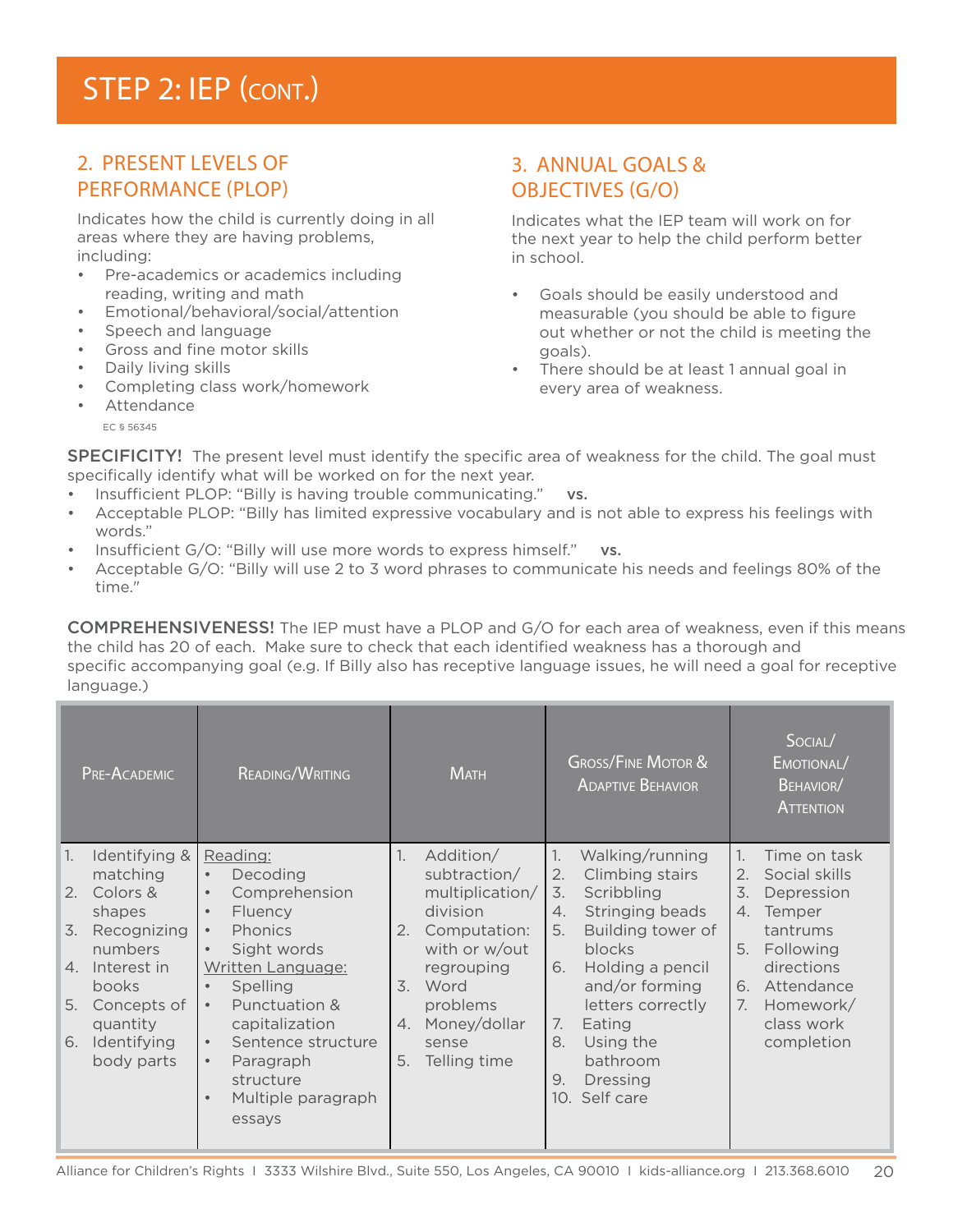# STEP 2: IEP (CONT.)

# 4. STATEMENT OF PLACEMENT

### A. Least Restrictive Environment (LRE)

- Disabled children have a right to participate with general education (non-disabled) students for as much of the school day as possible. This could include mainstreaming in a general education classroom, lunch/recess, and extracurricular activities as much as the child's disability allows. EC § 56040.1
- • LREs are unique to each child and can be a combination of any of the different types of placements or services discussed below.

### B. General Education

- Pros: Students learn through positive peer modeling from their nondisabled peers. For example, good study skills, academics and/or social relationships.
- Cons: Disabled students may not get the assistance that they require to benefit from their education.
- General education for children 3-5 can include Head Start, state preschool or general education kindergarten classrooms.

### C. Resource Specialist Program (RSP)

- Students are given more individual attention to address delayed academic or organizational skills.
- **Collaboration:** RSP teacher discusses the child's needs with a general education teacher and gives them pointers on how to help the child in the general education classroom.
- **Push-In:** RSP teacher and/or aide go into the general education classroom and assist the child.
- Pull-Out: Student leaves the general education classroom and is taught in another classroom with less students and more individualized attention.
- RSP services for children 3-5 can include Preschool/Kindergarten Itinerant Teacher (PKIT) services, a specialist to help the child in the classroom.

### D. Special Day Class (SDC)

- Restrictive Placement: Students are segregated in a classroom with no general education peers, only disabled peers.
- CAUTION: These types of placements sometimes can function more as a daycare than a classroom for instruction. Before such placements are agreed upon, the ERH should research and visit the placement.
- SDC placement options for children 3-5 can include preschool collaborative classes designed for children with mild to moderate special needs.

### E. Non-Public School (NPS)

- • A non-public school is a specialized placement for students whose academic, developmental, behavioral, and/or social-emotional issues are so severe that they cannot be served in the public school setting. EC § 56034
- Before agreeing to any specific non-public school placement, you should visit and ask others about the school's reputation.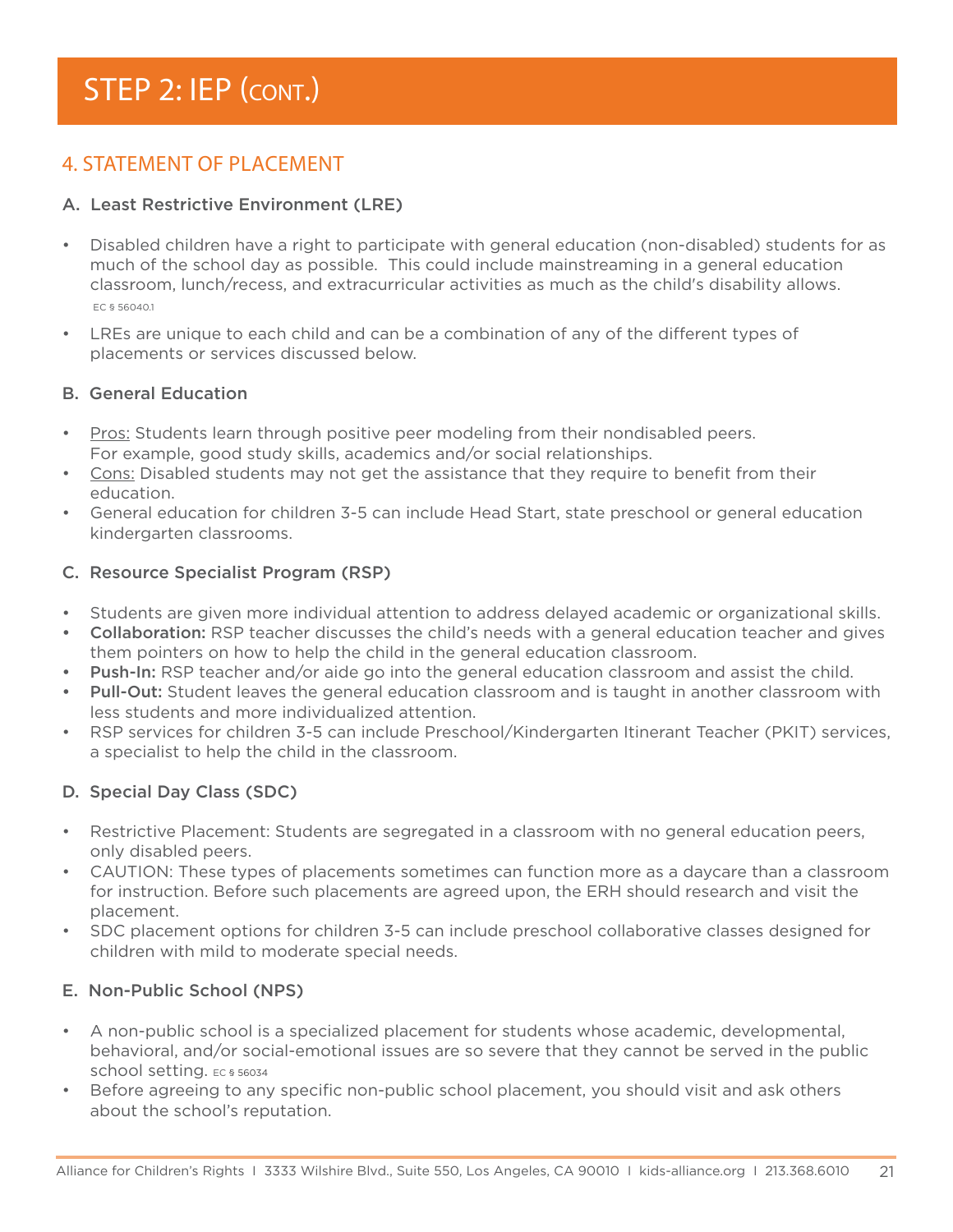# STEP 2: IEP (CONT.)

## 5. Statement of Services

- Speech and language therapy: Helps children develop expressive and receptive language skills and improve their articulation (how they pronounce words). EC § 56031, 5 CCR 3051.1
- Occupational therapy: Helps children improve fine motor and visual motor skills necessary for writing, drawing, copying and cutting. Also addresses sensory processing deficits. 5 CCR § 3051.6
- Adapted physical education: Helps children who have difficulty with motor skills to be able to participate in PE. 5 CCR § 3051.5
- Physical therapy: Helps children with physical limitations access their school environment. 5 CCR § 3051.6
- • Psychological (DIS) counseling: Helps children develop social and emotional coping skills and improve their behavior. EC § 56345.2, 5 CCR § 3051.10
- Audiological services or therapy: Helps children with hearing impairments or processing disorders access their education.  $5$  CCR § 3051.2
- Low vision services or vision therapy: Helps children with visual impairments or processing disorders access their education.  $5$  CCR § 3051.7
- One to one behavior aide: Helps children regulate their behavior in the classroom.  $5$  CCR § 3051.23
- Transportation: Bus transportation is provided if: (1) Due to the need for special education services, the child is not attending their "home school"; or (2) A child is so disabled that they cannot get to school in a way that their age appropriate peers can (e.g., high schooler walking to school). EC § 563452
- Extended School Year (ESY): 4-6 weeks of instruction provided during the summer for some special education students when they have an unusual inability to recoup information lost over the summer. 5 CCR § 3043
- Assistive Technology Services: Any service that assists a student in the selection or use of an assistive technology device that is educationally necessary.  $5$  CCR § 3051.19

### Educationally-Related Mental Health Services (ERMHS), formely known as AB 3632

- Federal law requires that mental health services be provided to special education eligible children if such services are necessary for the child to benefit from their education program.
- These services can include individual/family/group counseling or therapy, medication management and/or residential placement. Residential placement is a 24-hour care facility for those children with the most involved mental health issues.
- To receive ERMHS services, request an ERMHS assessment. Normal assessment timelines apply. 34 CFR § 300.34

### IEP Consent

- • IEP consent is the same as IFSP consent with one exception, stay-put.
- Stay-Put: If the ERH does not agree to anything in the new IEP, and wants the old IEP to stay in place, the ERH has the right to not sign the new IEP.
- • Please see page 12 for more details on IFSP/IEP consent. 20 USC § 1415(j), EC § § 56346, 56505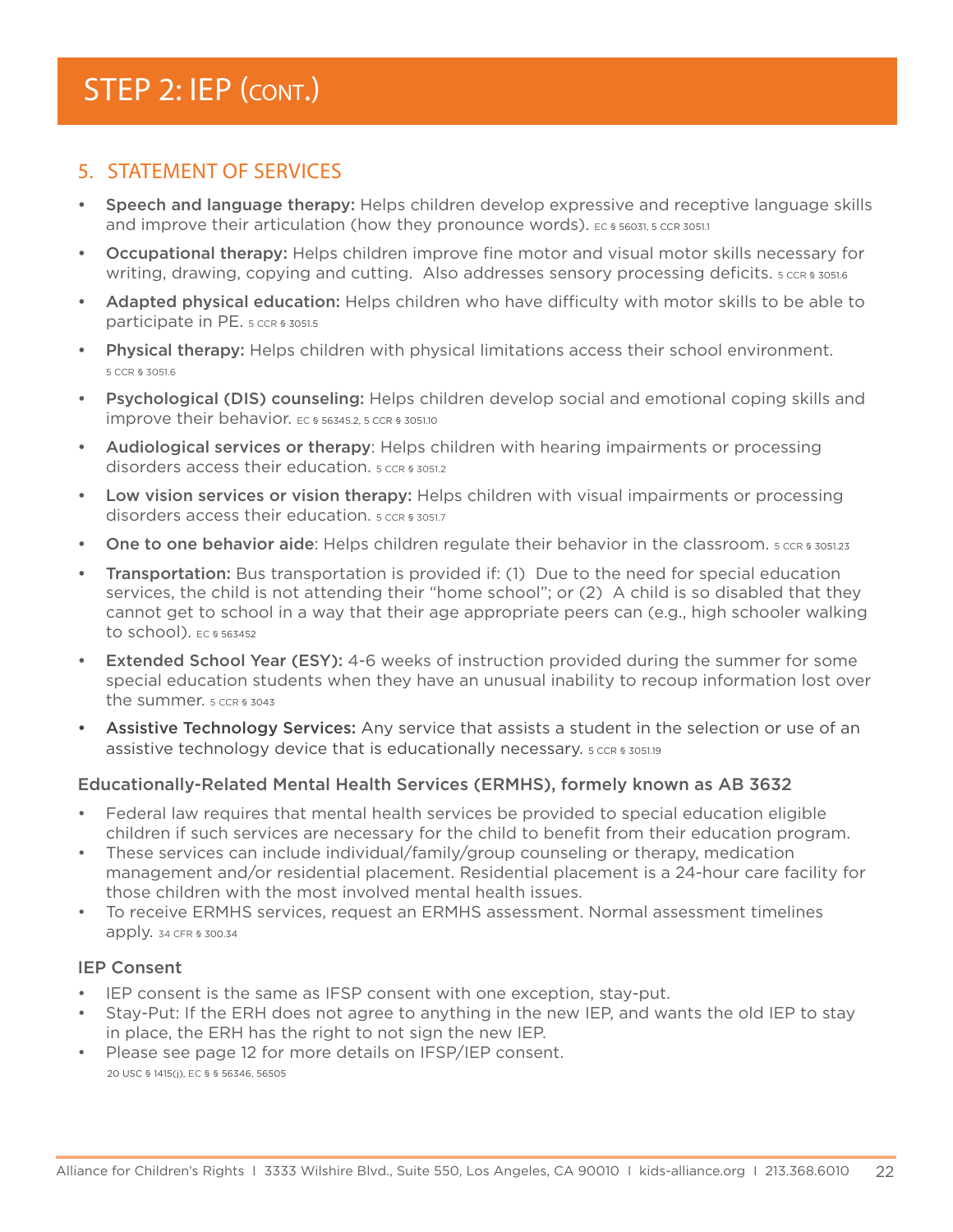# STEP 3: LEGAL REMEDIES (CHILDREN AGES 3 - 22)

If the ERH disagrees with the services or placement offered in an IEP or feels that the child's IEP is not being followed, there are 2 ways to take legal action against the school:

## Compliance Complaint

Filed with the California Department of Education for:

- 1. Failure to adhere to legal timelines. (Example: the district did not provide a written response within 15 days of receiving a request for an assessment.)
- 2. Failure to implement portions of the IEP. (Example: The district failed to give the child speech and language therapy services for the last 2 months, even though it is required by the IEP.)
- 3. A lawyer is not needed to do this! EC § 56043, 5 CCR § 4660, et seq.

### To file a Compliance Complaint, write a letter with the following information:

- 1. What the IEP states the school will provide.
- 2. What the school is not providing.
- 3. What you want to make up for this failure.
- 4. Include a copy of the IEP.

#### Mail to:

Procedural Safeguards Referral Services Special Education Division California Department of Education 1430 N Street STE. #2401 Sacramento, CA 95814

## Administrative Due Process Hearing

Lawsuit against the school district for failing to provide the child with a FAPE for any of the following reasons:

- Not making adequate progress under the current IEP;
- Failing to identify/address all areas of suspected disability;
- Failing to offer placement in the least restrictive environment; or
- Procedural errors that amount to: a loss of academic benefit to the child OR a denial of meaningful participation in the IEP process by the parent.
- Seek the assistance of an attorney. EC § 56501, et seq.

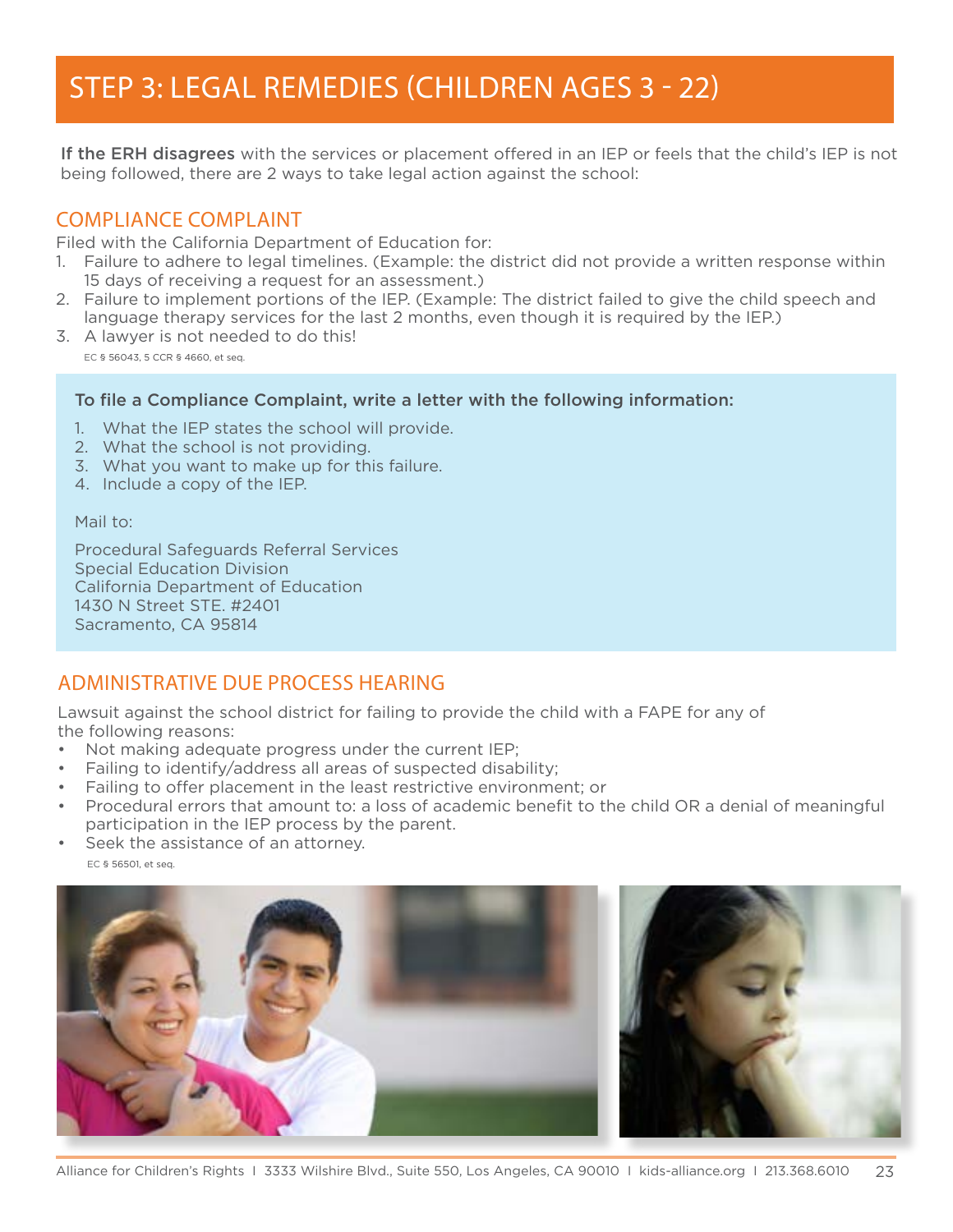

# bridges to the future: eQUAL ACCESS TO EDUCATION FOR FOSTER YOUTH

# High school graduation and beyond



Family. Education. Stability. Justice.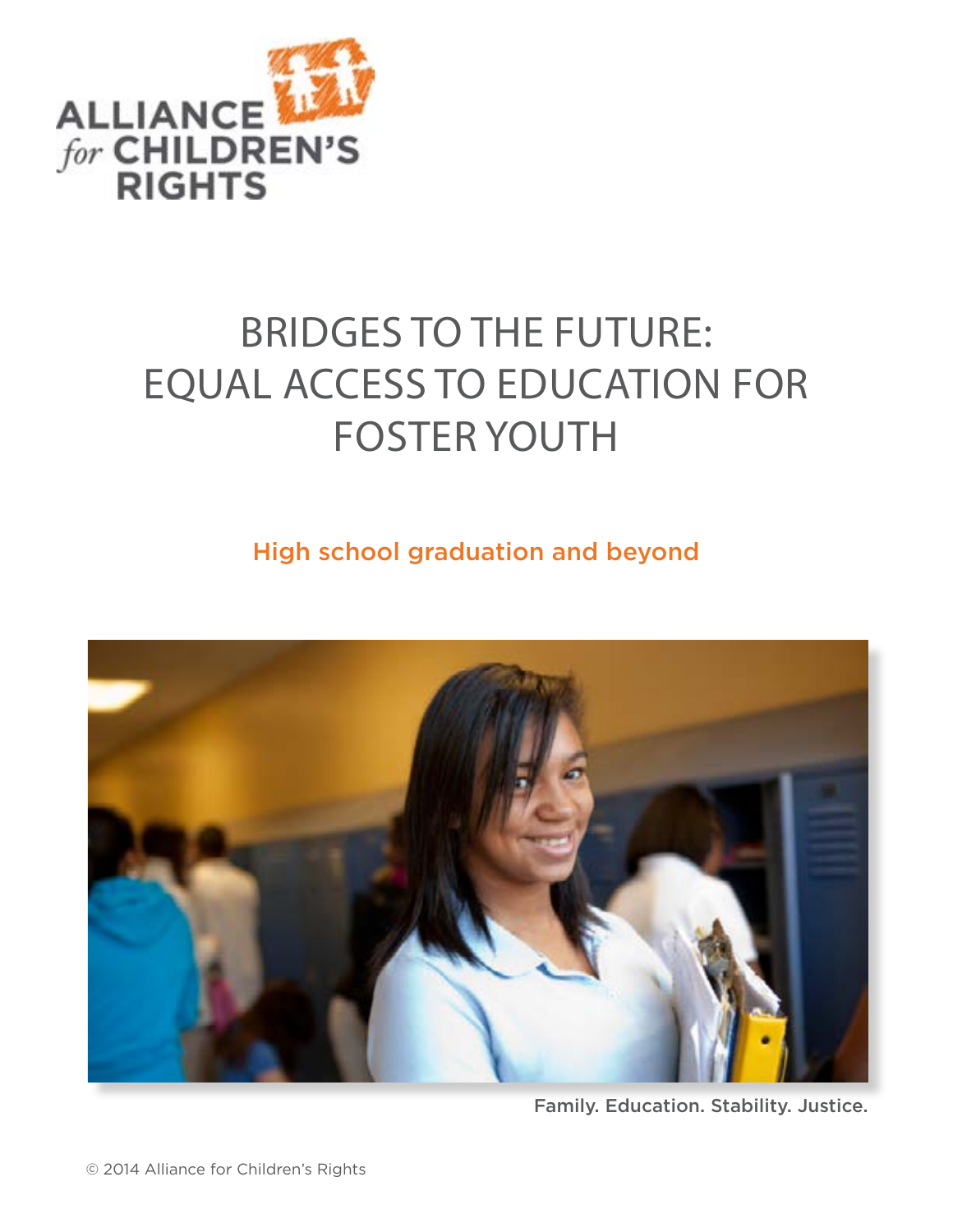# High School Graduation and Beyond

### 18 Year Old Youth: Did you know?

—You hold your own education rights —You make the decisions about your education —You can consult with the adults in your life prior to making any important decision about your education

## High School Graduation

### Assembly Bill 167/216

- Foster and probation youth are eligible to graduate with a diploma under AB 167/216 if they transfer schools after completing their 2nd year of high school.
- Students are eligible to complete only state graduation requirements, if they are not reasonably able to complete additional local graduation requirements by the end of their 4th year of high school.
- Students have a right to remain in high school for a 5th year if they can complete the local graduation requirements during that year.
- Serious consideration should be given before graduating under AB 167/216 to ensure youth have the academic skills necessary to pursue higher education or vocational goals.
- Graduating under AB 167/216 may also make a youth INELIGIBLE for applying to a 4 year university.
- Only an ERH or 18 year old youth can make the decision to graduate under AB 167/216. EC § § 51225.1, 51225.2, 512254.3

### Typical School District Graduation Requirements

- History and English: 4 years each
- Math and Science: 3 years each
- Art and Foreign Language: 2 years each
- Electives: 70 or more credits
- Senior Project
- Pass English and Math CA High School Exit Exam (CAHSEE)

# Special Education Youth

### Are you receiving a diploma or a certificate of completion?

### DIPLOMA

For those who have:

- —Fulfilled credit requirements including passing Algebra 1
- —Passed both portions of the CAHSEE
- —Youth will be EXITED from special education services

### CAHSEE Waivers

Youth with IEPs have a right to a waiver of the CAHSEE requirement to graduate.

- Youth should consider NOT accepting a CAHSEE waiver specifically so that they can remain special education eligible and receive services until they can pass the CAHSEE or turn 22.
- • This is especially true if the youth's academic skills are low.
- If a youth remains eligible for special education services, it does not mean they have to stay in high school. EC § § 60851, 60852.3

## CERTIFICATE OF COMPLETION

For those with IEPs who have not met diploma requirements —Eligible for Certificate of Completion, considered to have completed their course of study —Continue to remain eligible for IEP services until age 22

### What FREE services are youth entitled to after they receive a certificate of completion?

- • Continued IEP supports, services, and accommodations
- • Continued high school enrollment
- • Adult education
- Community college
- • Vocational programs
- Continuation high schools \*Youth should not agree to or sign an "Exit-IEP" just to get these services. If a youth exits special education, they may have to pay for these services.

### AB 167/216 Graduation Requirements

- History and English: 3 years each
- Math and Science: 2 years each
- Art OR Foreign Language: 1 year
- • Electives: None
- **Senior Project: None**
- • Pass English and Math CAHSEE

VS.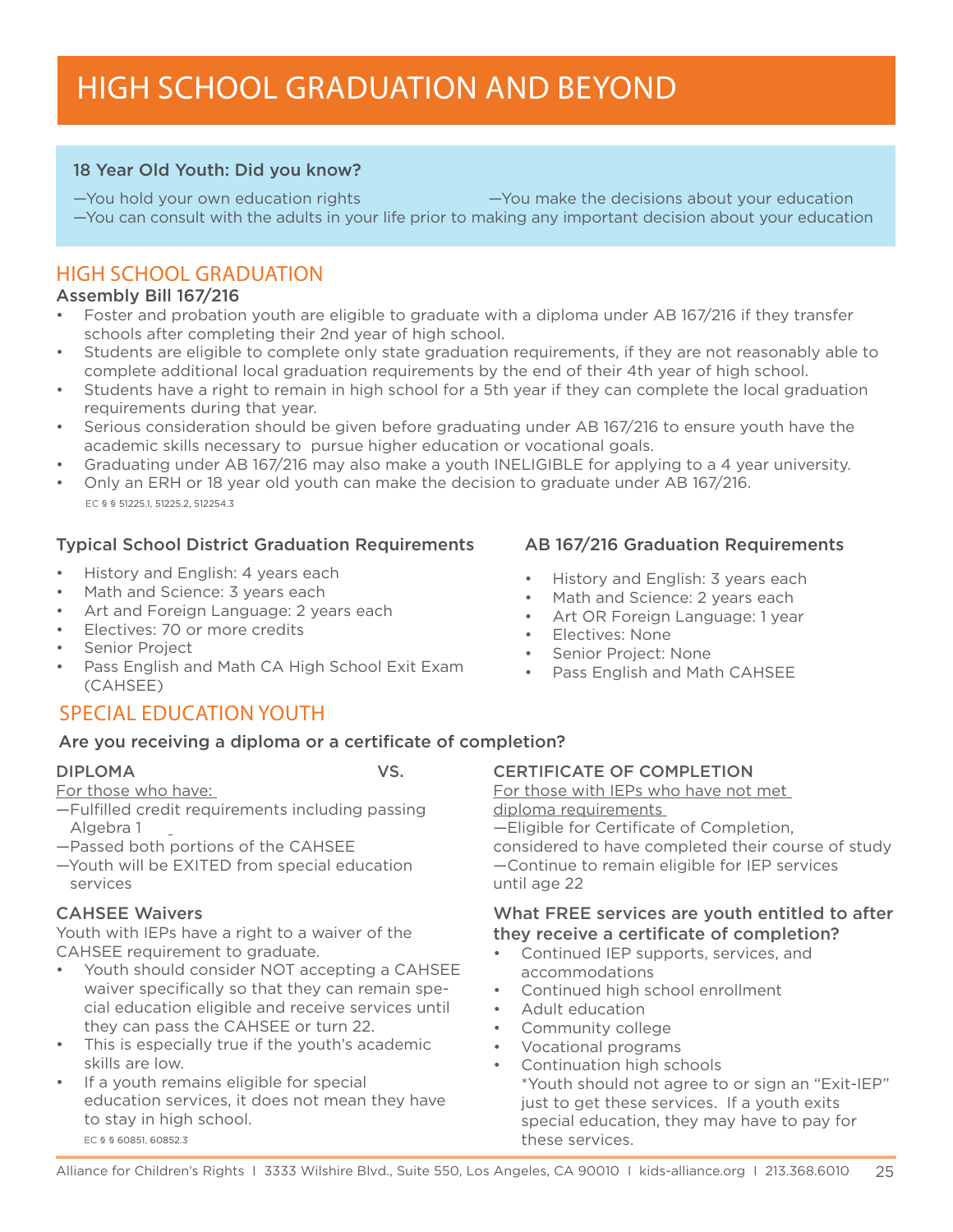# education rights of foster youth

### **THF PROBLEM**

5% of CA students are held back in the K-3rd grade — 83% of foster children are held back in the K-3rd grade 75% of CA youth graduate from high school — 40% of foster youth graduate from high school

52% of CA youth perform at grade level — 25% of foster youth perform at grade level

- 
- 

## WITHIN 2 YEARS OF AGING OUT

70% of youth want to attend college — Yet, only 3% have earned their associates degree 50% are unemployed — Of those working, 93% do not earn a living wage 25% are incarcerated — 20% are homeless

# Assembly Bill 490: Foster Youth's Education Bill of Rights

Provides foster youth with specific protections for their education.

- Immediate enrollment without any of the normally required documentation such as birth certificate, proof of residence, or immunization records. EC § § 48853, 48853.5, 49069
- • Right to Partial Credits: determined by "seat time" (e.g. if you are in class for 14 hours, you earn 1 credit). EC § § 48645.5, 49069.5, 51225.1
- • Right to access academic resources, services and extracurricular activities regardless of missing sign-up deadlines. EC § § 48850, 48853
- • Every school district must have a Foster Youth Liaison identified to help address these issues. EC § 48852.5

## School of Origin (SOO)

- SOO is the school the child attended when they were detained from their parents, the school they most recently attended, or any school they attended in the past 15 months where the child has significant ties.
- • The child is allowed to stay in their SOO for the entire time they are in care and matriculate to the next level.
- • When a child moves, only the ERH can decide whether remaining in their SOO is in the child's best interests.
- • The child has a right to stay in their SOO while disputes are resolved. (Assembly Bills 490/1933) EC § § 48853, 48853.5, All County Letter 11-51

## Assembly Bill 12

Foster youth can remain in the foster care system until age 21 if they meet 1 of the following eligibility criteria:

- 1. Completing high school or an equivalent program;
- 2. Attending college, community college or a vocational education program;
- 3. Attending a program designed to remove barriers to employment;
- 4. Maintaining employment for at least 80 hours per month; or
- 5. Unable to do one of the above requirements because of a medical condition.

AB 12 allows a foster youth to live in a Supervised Independent Living Placement and receive foster care payments until they turn 21. Youth are eligible if they lived in a suitable placement (dependency or delinguency) and were 18 years old as of  $1/1/12$ . WIC § § 303, 11403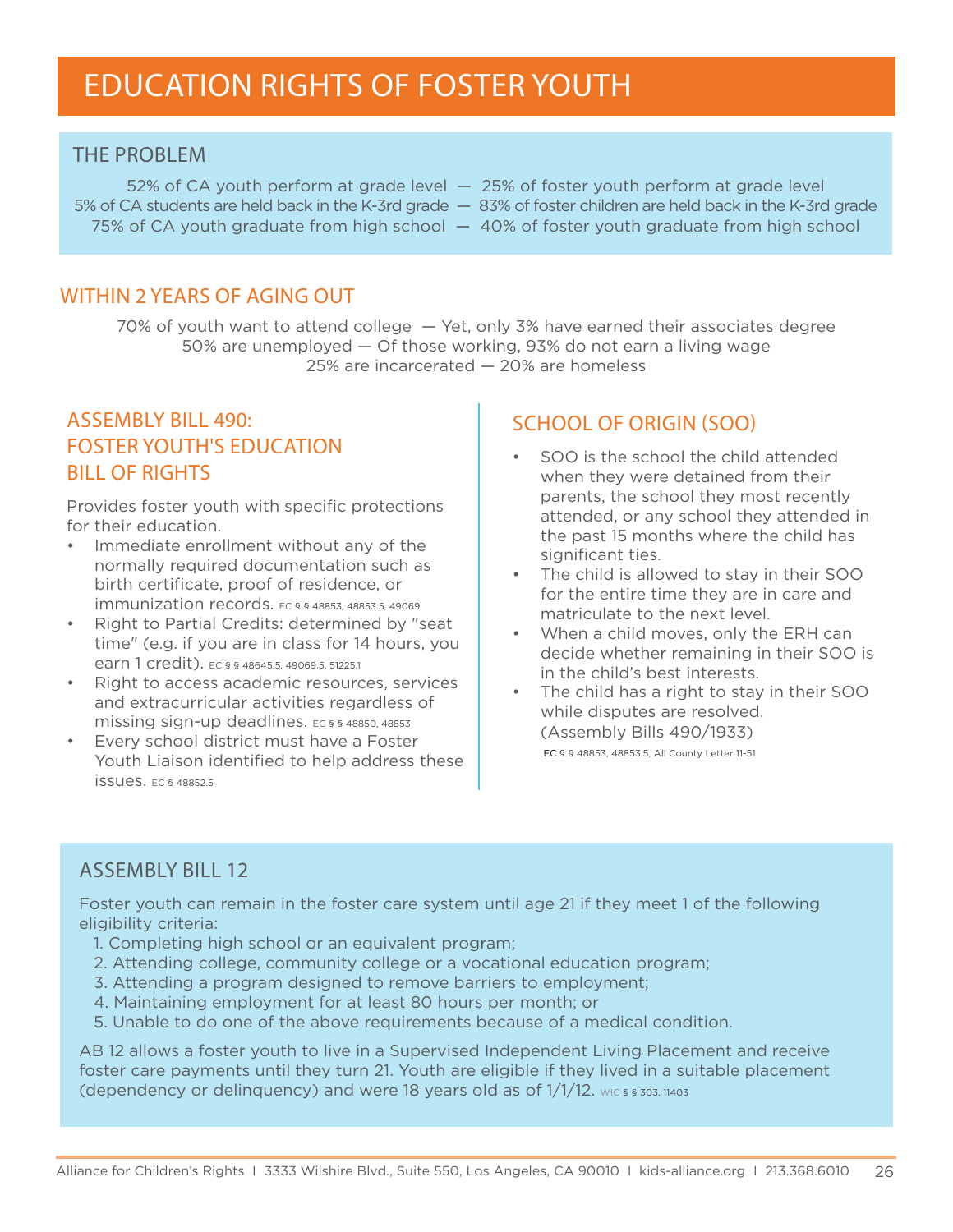# Dismantling the school to prison pipeline

# Barriers to Educational Success of Foster Children Lead to Placement in the Juvenile Justice System

- 19,000+ Los Angeles County children are in foster care.
- 50% of children in foster care have disabilities resulting from the neglect, abuse and trauma they suffer.
- Few youth receive appropriate special education services because they lack a qualified advocate.
- The denial of services in turn leads to more problematic behaviors.
- • Overburdened schools look to the juvenile justice system to deal with "problem" students.
- 30% of children in foster care will "cross-over" into the juvenile justice system.
- 66% of cross-over youth in Los Angeles have mental health issues and 87% have learning disabilities.
- • Advocacy to inform the court about the child's disability can ensure they receive appropriate services.

### Prepare for Court

- Provide school records of good attendance and grades.
- IF THE YOUTH HAS A DISABILITY: Write a letter and appear at their court date to inform the court about how the youth's disabilty affects their behavior, the alleged charge, and their ability to comply with the terms of their probation.

### The Players

**Public Defender:** A lawyer for the youth who argues their case to the judge. Probation Officer: Assists youth to find services needed to follow the court ordered plan. **Judge:** In charge of the courtroom, they decide if the youth is guilty and sentences them to a rehabilitation plan.

## Disposition (Sentencing)

- • Diversion: If the youth's crime is very minor, they can participate in a diversion program to avoid the charge.
- Informal Probation: The youth stays at home and if they successfully complete the terms of their probation for 6 months to 1 year, the case is dismissed.
- Formal Probation: Youth can be sent to suitable placement (i.e. group home or camp) and must complete the terms of their probation for 1-3 years.
- For any disposition there are "terms" that the youth must complete include good attendance/ grades, following parent rules, and possibly going to therapy and/or drug treatment.
- Sealing Juvenile Records: All youth should seal their juvenile record once they have been off probation for 6 months. Go to the court where the hearing was held and request a Petition to Seal Juvenile Records and Court Order. WIC § 781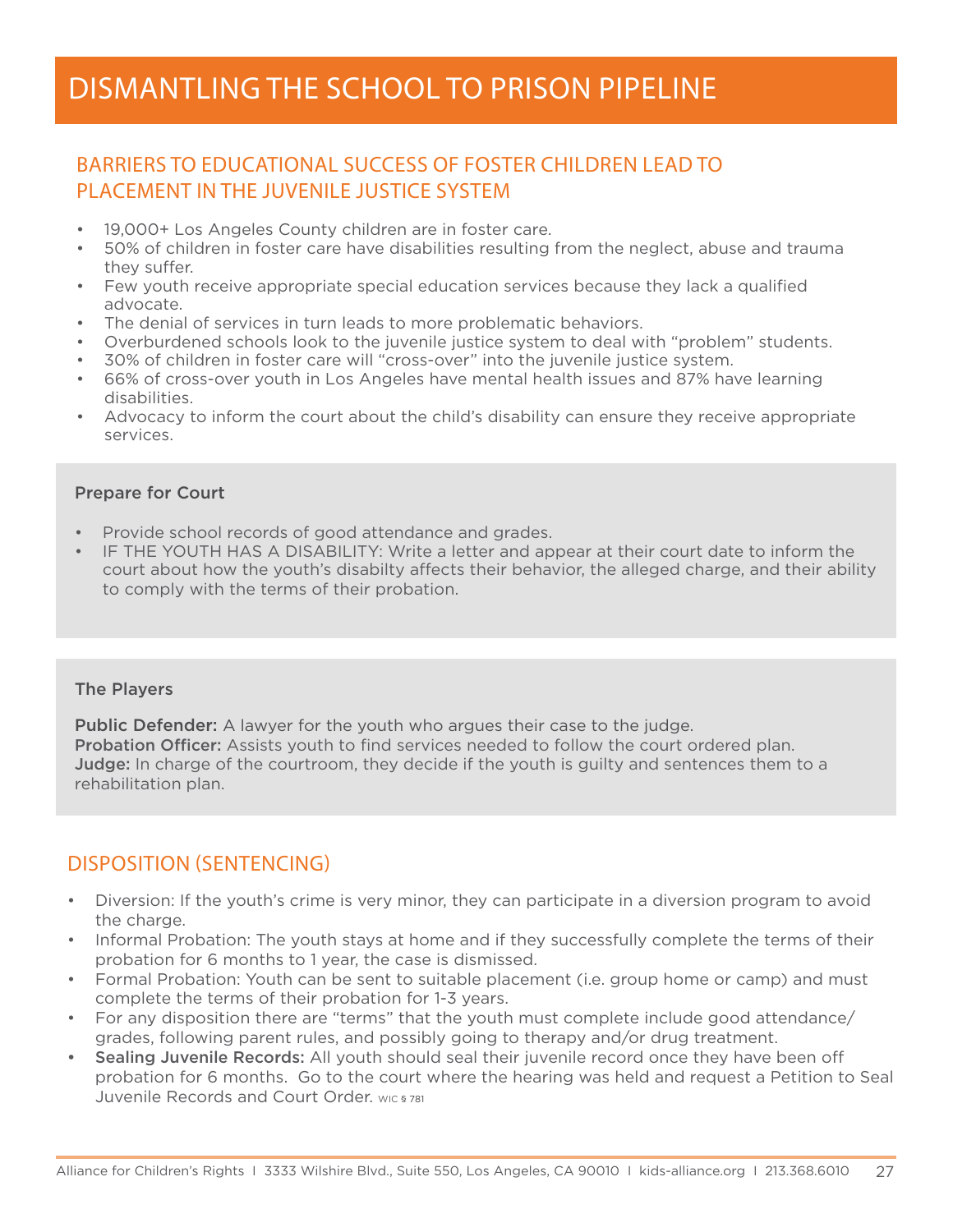# sCHOOL dISCIPLINE GUIDELINES

# School Push-Out

- Schools often 'push' problem youth out of mainstream campuses, especially students with behavior or attendance problems, or those who are signficantly behind in their credits. They give them an 'option' of going to continuation schools or independent study programs, although these schools provide less services. This can happen to children of all ages including preschool.
- **• Youth have a right to attend their local comprehensive school for the entire school day.**
- ERHs should NOT agree to pick their child up from school early or stay on campus with them all day due to behavioral problems.

# **SUSPENSION**

- A temporary removal from school (usually no more than 5 days).
- The school must give written notice of any suspension including the date when the student can return to school.
- Students may not be suspended for absence or tardies.
- If the student is asked to write a statement after an incident, they can politely refuse as this statement can be used against them in expulsion or delinquency proceedings. EC § § 48900, 48900.1

## **EXPULSION**

- • A long term removal (usually two semesters) from all comprehensive schools in the district; it can be longer for a "Zero Tolerance" offence such as weapons, drugs, serious bodily injury or sexual harassment. You can only be expelled after a formal hearing. At hearing, the student has a right to representation, to review evidence and to present/cross-examine witnesses.
- Youth must attend school, even while under an expulsion order. The district should help youth find an alternative school.
- Youth have to apply to be readmitted to the district once they have complied with all requirements of their Rehabilitation Program (usually good grades, behavior, attendance). EC § § 48900, et seq.

## Special Education and Discipline

- Schools are not permitted to subject disabled students to normal discipline procedures if the incident was caused by their disability.
- • When schools want to expell a disabled student or suspend them for 10+ days, they must hold a manifestation determination IEP.
- Manifestation Determination: An IEP meeting must be held within 10 days of the suspension/ decision to recommend expulsion to determine: 1) if the conduct was a manifestation of or caused by the student's disability, or 2) if the conduct was caused by the school's failure to implement the IEP. If either of these is found, the IEP team must end the suspension or expulsion proceedings, conduct a behavior assessment, and create a behavior plan. If the IEP team does not find the incident to be a manifestation of the child's disability, the school may discipline the student like any other.
- • If a student is not IEP eligible, but an ERH has requested an assessment in writing, prior to the behavior that led to the discipline, the school must conduct the assessment, determine the child's eligibility for special education services and then do a manifestation determination before proceeding with the disciplinary action. EC § 48915